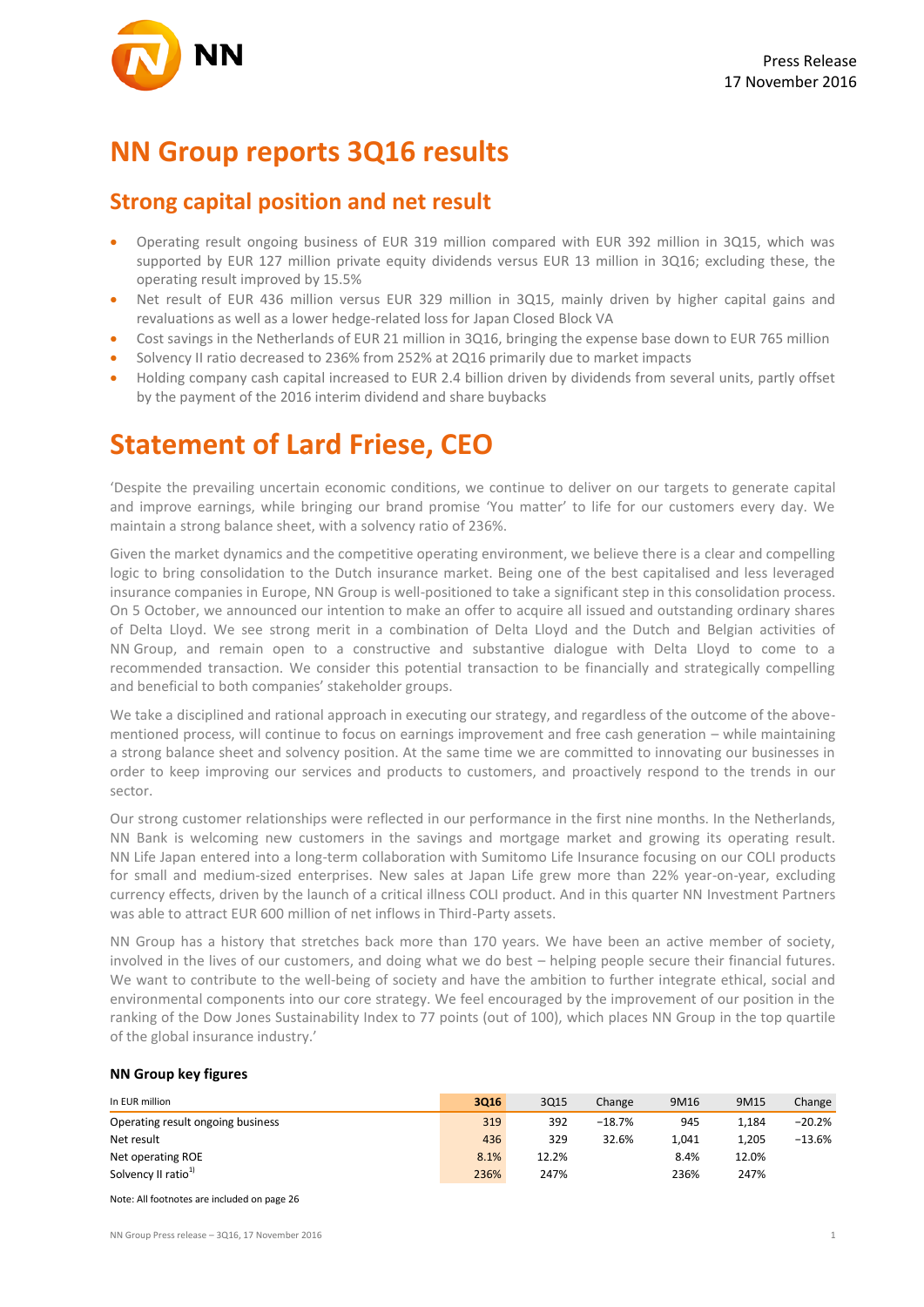

## **Quarterly Business Update**

NN Group´s strong financial position during the first nine months of 2016 reflects the resilience of its businesses in an environment which continues to be characterised by low interest rates and market volatility. This provides a solid foundation for executing its strategy, which is to deliver an excellent customer experience based on transparent products and services and long-term relationships. NN Group aims to help people secure their financial futures, and is committed to delivering products and services that are easy to understand and meet customers' lifetime needs.

#### **Transparent products and services**

NN Life Japan launched a new Corporate-Owned Life Insurance (COLI) critical illness product in July, driving significant growth of new sales in the third quarter. Our Dutch Non-life business launched a marketing campaign in Belgium in the third quarter to promote its new Home and Family insurance product covering Building and Contents, as well as legal aid and liability. The product involves a fast online subscription process and initial results are encouraging. NN Hellas, our insurance company in Greece, was the first to introduce the Growing Guarantee product in July 2016. This product is less capital intensive and provides a guarantee for customers with upward potential. In the fourth quarter of 2016, this product will also be made available through NN Hellas' bancassurance partner Piraeus Bank.

#### **Capturing growth**

The fundamental need of people to protect themselves against uncertainties will continue to drive growth in the insurance industry over the long-term. NN Group continues to adapt its businesses to optimally capture this growth potential. For example, in Hungary, NN launched a special programme for clients with maturing policies, offering them tailored advice from financial advisors. This way, NN is fostering customer relationships by recognising and rewarding long-term loyalty.

NN Hayat ve Emeklilik, our business in Turkey, is developing a new pension product to meet both customers' needs and regulatory requirements following a new auto-enrollment pension law passed in August. Under this law, which will be effective as of 1 January 2017, all employees under the age of 45 will be enrolled in the new compulsory pension system while their employers can select a pension company. In the Netherlands, NN Bank welcomed over 7,000 new customers during the third quarter, as well as another 13,600 insurance customers through cross-selling efforts. And in this quarter NN Investment Partners was able to attract net inflows from third parties.

#### **Multi-access distribution**

NN Group serves its customers through multiple channels, comprising tied agents, bancassurance partners, brokers and direct channels. It is our aim to achieve profitable growth through multi-access distribution. In line with this strategy, NN Life Japan recently announced that it has entered into a long-term collaboration with Sumitomo Life Insurance. Sumitomo Life Insurance will sell NN Life Japan's COLI products to Small and Mediumsized Enterprises (SMEs) through its nationwide tied agency network. The agreement also provides a framework for collaboration on potential future product initiatives.

#### **Effective and efficient operations**

NN Group aims to make its processes as efficient and effective as possible across all segments, and is sharpening its client focus tailored by type and country, increasing organisational agility. In the Netherlands, the strategy is centred around providing digital, personal and relevant services with the aim of enhancing the customer experience. As part of this strategy, Nationale-Nederlanden continues to expand its digital outreach to customers via its 'My NN' web portal. In the third quarter, it introduced My Mortgage Application, which makes it possible to track and trace the status of applications, and also made available online Consumer Credit and Revolving Credit applications. As a result of these digital expansions, the number of visitors on My NN has increased to 200,000 visitors on average each month.

In November 2016, our general pension fund 'De Nationale APF', which was set up by AZL, NN Life's pension administrator, and NN Investment Partners received its license from DNB. De Nationale APF is an independent entity which provides an attractive solution for pension funds and employers to comply with increasingly complex pension regulations and to benefit from economies of scale.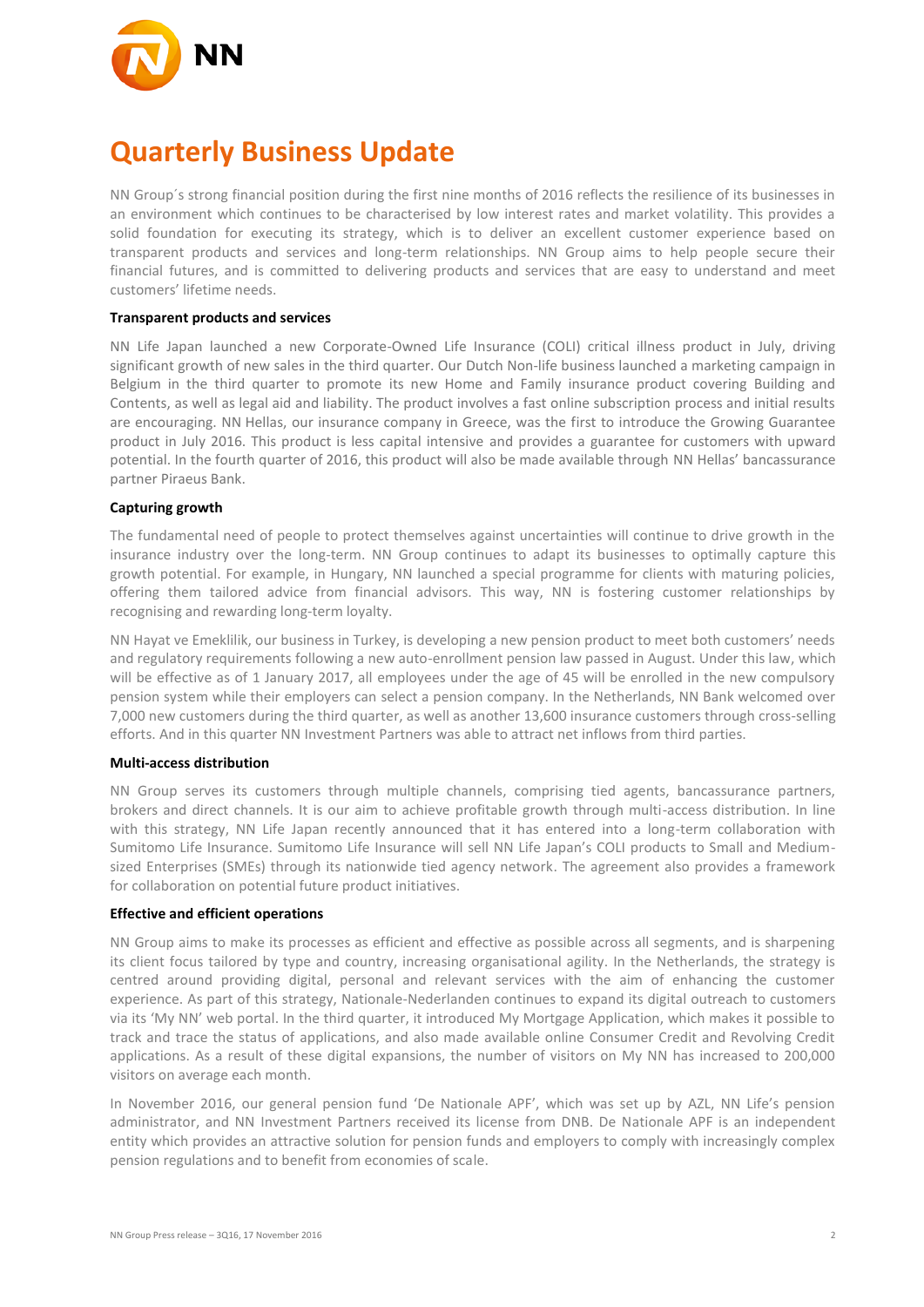

The international business continues to focus on protection products via bancassurance channels and tied agents. In addition, sales channels are being digitalised, leading to more efficient operations. The implementation of digital solutions in the international businesses is progressing well. Following the example from Spain, Poland, the Czech Republic and Slovakia also launched paperless sales processes. This quarter, NN Hungary introduced an online client portal, NN Direkt, which is the first online client portal in the market with an audited electronic signature. NN Direkt increases the means of communication with customers, while simultaneously reducing costs.

#### **Innovation**

In July, the Dutch Non-life business launched a pilot for a new customer service called 'prevention scan', which provides for an independent Prevention Coach to perform a comprehensive check on a client's house. The safety assessment by the coach is accompanied by tailor-made advice on how to improve fire safety, prevent burglary and avoid water damage. NN Non-life also offers assistance to implement these safety improvements.

#### **Other events**

Further strengthening our corporate brand, a new multi-media campaign was launched in the Netherlands during the third quarter, adopting the theme 'There is only one like you' ('Er is maar een Nederlander zoals jij'). The campaign features a variety of unique individuals with their own circumstances, wishes and goals. Nationale-Nederlanden recognises this uniqueness of their customers, and knows that every person deserves personal services that suit their individual lives. After a period of two weeks the first two products were added to the campaign; Managed investments ('Beheerd Beleggen') and Your future income ('Jouw inkomen later'). These new products exemplify our goal of offering services that fit each individual customer's needs.

It is our ambition to make a positive impact on society through integrating sustainability aspects into our core activities. NN Group improved its position in the ranking of the Dow Jones Sustainability Index (DJSI). NN Group scored 77 points (out of 100), an increase of 9 points compared with 2015 mainly driven by improved scores on Tax strategy, Customer Relationship Management and Financial Inclusion. The average for the insurance sector is 50 points. The research executed by RobecoSAM helps us gain insight on areas for further improvement.

In the Netherlands, Nationale-Nederlanden signed up to a 'green deal' to promote car sharing, and will modify its policy terms and conditions to extend insurance coverage for car sharing initiatives. Green deals are partnerships between the Dutch government and third parties to achieve sustainability targets. The aim is to achieve 100,000 shareable cars in the Netherlands by the end of 2018.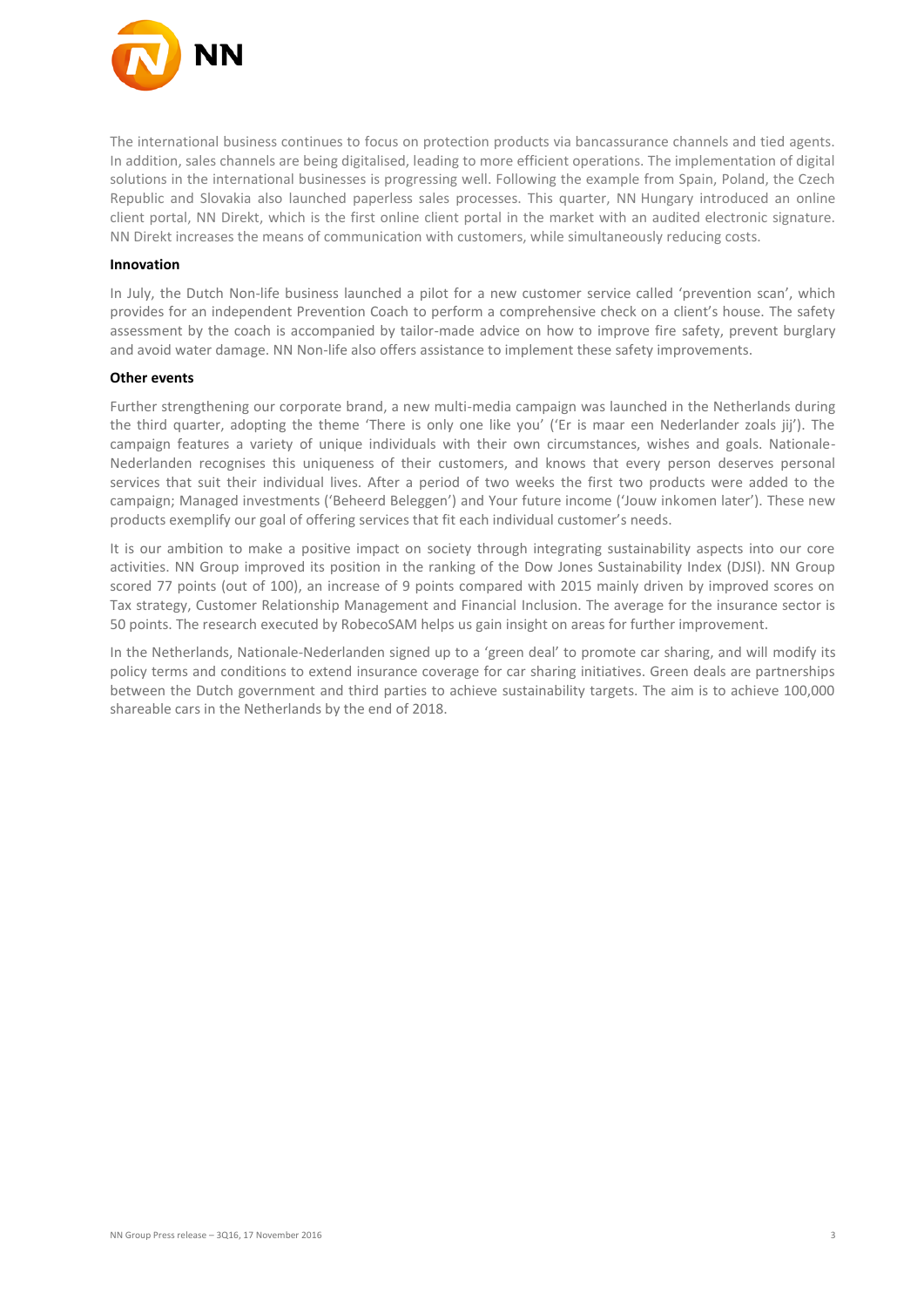

### **Consolidated results**

#### **Consolidated profit and loss account NN Group**

| In EUR million                                         | 3Q16         | 3Q15         | Change    | 9M16   | 9M15   | Change     |
|--------------------------------------------------------|--------------|--------------|-----------|--------|--------|------------|
| Analysis of results                                    |              |              |           |        |        |            |
| Netherlands Life                                       | 178          | 267          | $-33.4%$  | 547    | 751    | $-27.2%$   |
| Netherlands Non-life                                   | 21           | 24           | $-12.9%$  | 49     | 93     | $-47.0%$   |
| Insurance Europe                                       | 52           | 53           | $-2.0%$   | 138    | 148    | $-6.9%$    |
| Japan Life                                             | 40           | 37           | 9.4%      | 130    | 133    | $-2.1%$    |
| <b>Asset Management</b>                                | 38           | 34           | 11.8%     | 100    | 108    | $-7.8%$    |
| Other                                                  | $-11$        | $-23$        |           | $-20$  | $-50$  |            |
| Operating result ongoing business                      | 319          | 392          | $-18.7%$  | 945    | 1,184  | $-20.2%$   |
| Non-operating items ongoing business                   | 251          | 54           | 362.3%    | 526    | 302    | 74.1%      |
| of which gains/losses and impairments                  | 188          | 131          | 43.9%     | 306    | 349    | $-12.4%$   |
| of which revaluations                                  | 58           | $-56$        |           | 161    | 85     | 89.3%      |
| of which market & other impacts                        | 5            | $-21$        |           | 59     | $-132$ |            |
| Japan Closed Block VA                                  | $-13$        | $-64$        |           | $-110$ | $-4$   |            |
| Special items before tax                               | $-10$        | $-12$        |           | $-56$  | $-67$  |            |
| Result on divestments                                  | $\mathbf{0}$ | $\mathbf{1}$ | $-100.0%$ | 0      | 1      | $-100.0\%$ |
| <b>Result before tax</b>                               | 547          | 372          | 47.0%     | 1,305  | 1,416  | $-7.9%$    |
| Taxation                                               | 111          | 41           | 171.6%    | 263    | 183    | 44.0%      |
| Minority interests                                     | $\mathbf{0}$ | 3            | $-95.1%$  | 1      | 28     | $-98.0%$   |
| Net result                                             | 436          | 329          | 32.6%     | 1,041  | 1,205  | $-13.6%$   |
| Basic earnings per ordinary share in EUR <sup>2)</sup> | 1.31         | 0.95         |           |        |        |            |

#### **Key Figures**

| In EUR million                                                             | 3Q16    | 3Q15    | Change   | 9M16    | 9M15    | Change   |
|----------------------------------------------------------------------------|---------|---------|----------|---------|---------|----------|
| <b>Ongoing business</b>                                                    |         |         |          |         |         |          |
| Gross premium income                                                       | 2,123   | 1,911   | 11.1%    | 7,421   | 7,435   | $-0.2%$  |
| New sales life insurance (APE)                                             | 326     | 261     | 24.9%    | 1,088   | 1,037   | 4.9%     |
| Total administrative expenses                                              | 422     | 439     | $-3.7%$  | 1,272   | 1,306   | $-2.6%$  |
| Cost/income ratio (Administrative expenses/Operating income)               | 33.4%   | 32.6%   |          | 33.3%   | 32.6%   |          |
| Combined ratio (Netherlands Non-life) <sup>3)</sup>                        | 101.8%  | 105.6%  |          | 103.3%  | 101.8%  |          |
| Asset Management Assets under Management <sup>4)8)</sup>                   | 199     | 190     | 5.0%     | 199     | 190     | 5.0%     |
| Life general account invested assets <sup>4)</sup>                         | 89      | 83      | 7.3%     | 89      | 83      | 7.3%     |
| Investment margin/Life general account invested assets (bps) <sup>5)</sup> | 90      | 114     |          |         |         |          |
| Total provisions for insurance & investment contracts <sup>4)</sup>        | 110     | 105     | 4.3%     | 110     | 105     | 4.3%     |
| of which for risk policyholder <sup>4)</sup>                               | 23      | 25      | $-7.5%$  | 23      | 25      | $-7.5%$  |
| NN Life Solvency II ratio <sup>1)</sup>                                    | 211%    | 225%    | $-6.3%$  | 211%    | 225%    | $-6.3%$  |
| Net operating result <sup>6)</sup>                                         | 239     | 330     | $-27.6%$ | 727     | 960     | $-24.3%$ |
| Net operating ROE <sup>7)</sup>                                            | 8.1%    | 12.2%   |          | 8.4%    | 12.0%   |          |
| <b>Japan Closed Block VA</b>                                               |         |         |          |         |         |          |
| Account value                                                              | 8,699   | 10,217  | $-14.9%$ | 8,699   | 10,217  | $-14.9%$ |
| Number of policies                                                         | 163,450 | 219,824 | $-25.6%$ | 163,450 | 219,824 | $-25.6%$ |
| <b>Total NN Group</b>                                                      |         |         |          |         |         |          |
| Solvency II ratio <sup>1)</sup>                                            | 236%    | 247%    |          | 236%    | 247%    |          |
| Total assets <sup>4)</sup>                                                 | 178     | 162     | 9.6%     | 178     | 162     | 9.6%     |
| Shareholders' equity                                                       | 25,470  | 20,271  | 25.6%    | 25,470  | 20,271  | 25.6%    |
| Employees (internal FTEs, end of period)                                   | 11,533  | 11,531  | 0.0%     | 11,533  | 11,531  | 0.0%     |

Note: All footnotes are included on page 26

Note: Operating result and Adjusted allocated equity (as used in the calculation of Net operating ROE) are Alternative Performance Measures. These measures are derived from figures according to IFRS-EU. The operating result is derived by adjusting the reported result before tax to exclude the impact of result on divestments, discontinued operations and special items, gains/losses and impairments, revaluations and market & other impacts. The adjusted allocated equity is derived by adjusting the reported total equity to exclude revaluation reserves and the undated subordinated notes classified as equity. Alternative Performance Measures are non-IFRS-EU measures that have a relevant IFRS-EU equivalent. For definitions and explanations of the Alternative Performance Measures reference is made to the section 'Alternative Performance measures (Non-GAAP measures)' in the 30 June 2016 Condensed consolidated interim financial information.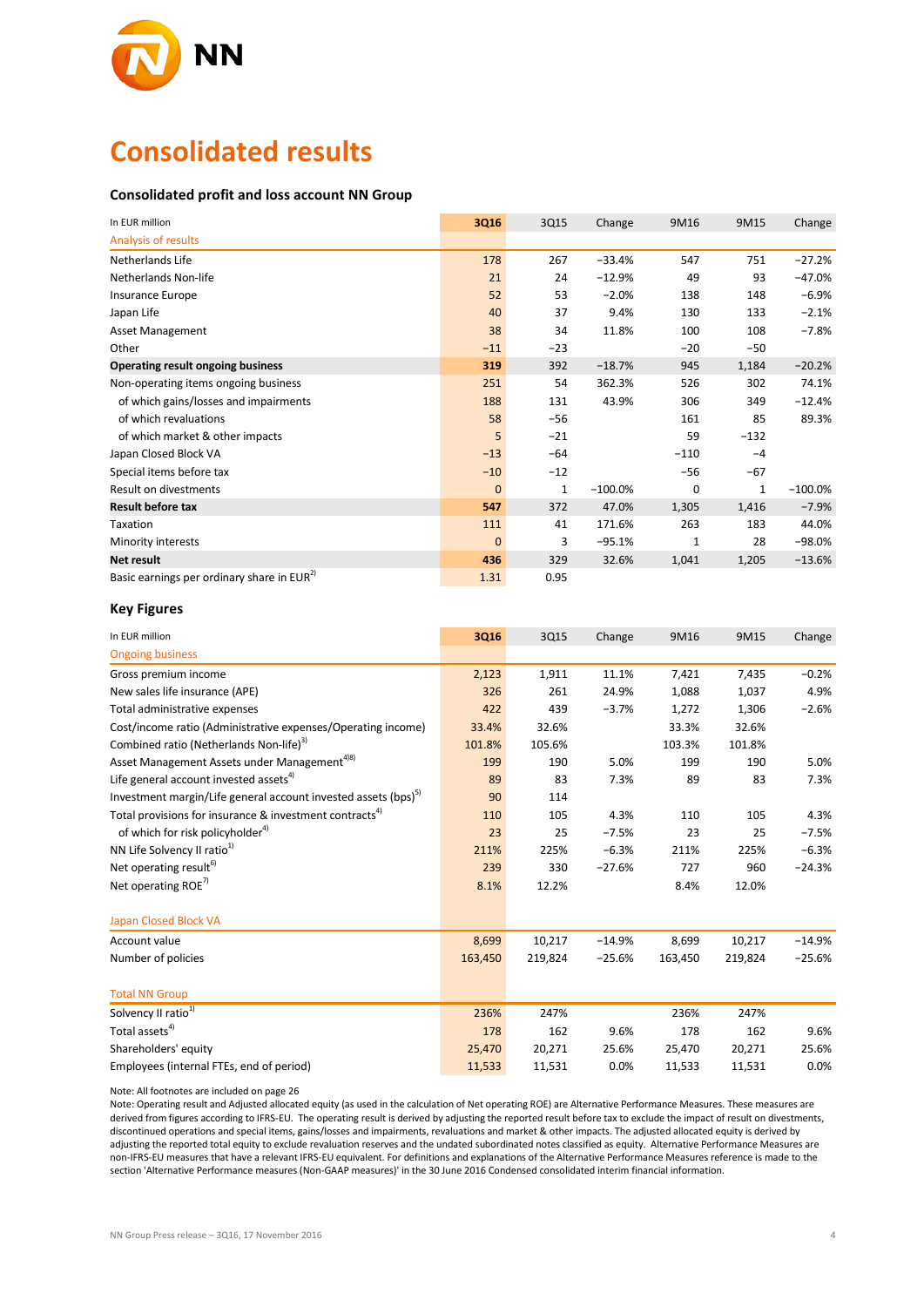

- NN Group's operating result of the ongoing business decreased to EUR 319 million from EUR 392 million in the third quarter of 2015, which was supported by a EUR 127 million private equity dividend
- The result before tax increased to EUR 547 million from EUR 372 million in the third quarter of 2015, reflecting higher non-operating items and an improved result for Japan Closed Block VA, partly offset by the lower operating result of the ongoing business
- Cost savings in the Netherlands of EUR 21 million in the third quarter of 2016, bringing the expense base down to EUR 765 million
- New sales (APE) were EUR 326 million, up 13.7% from the third quarter of 2015 on a constant currency basis

#### **Operating result**

The operating result of the ongoing business was EUR 319 million, down 18.7% from the third quarter of 2015. The third quarter last year included a private equity dividend for a total amount of EUR 127 million which supported the results of Netherlands Life and Netherlands Non-life, whereas Netherlands Life benefited from a private equity dividend of EUR 13 million in the current quarter. Excluding the impact of these private equity dividends, the operating result of the ongoing business was up 15.5% with most segments contributing to this increase.

The administrative expenses for Netherlands Life, Netherlands Non-life and corporate/holding entities decreased by EUR 21 million in the third quarter of 2016 to EUR 765 million on a last 12-months basis. The decrease was due to lower staff-related expenses and IT costs as well as timing effects.

The operating result of Netherlands Life decreased to EUR 178 million from EUR 267 million in the third quarter of 2015, which was supported by a EUR 110 million private equity dividend. The current quarter includes a EUR 13 million private equity dividend.

The operating result of Netherlands Non-life decreased to EUR 21 million from EUR 24 million in the third quarter of 2015, which was supported by a EUR 17 million private equity dividend. The combined ratio improved to 101.8% from 105.6% in the third quarter of 2015 driven by a better underwriting performance in both Property & Casualty (P&C) and Disability & Accident (D&A).

The operating result of Insurance Europe was EUR 52 million, broadly stable compared with the third quarter of 2015. Higher fees and premium-based revenues and lower commissions were offset by higher administrative expenses.

The operating result of Japan Life was EUR 40 million, down 7.9% from the third quarter of 2015, excluding currency effects, reflecting a lower technical margin. Fees and premium-based revenues were higher partly offset by an increase in DAC amortisation and trail commissions, both driven by volume growth.

The operating result of Asset Management increased to EUR 38 million from EUR 34 million in the third quarter of 2015 due to a decrease in expenses partly offset by lower fees.

The operating result of the segment Other improved to EUR -11 million from EUR -23 million in the third quarter of 2015, which was impacted by a EUR 6 million addition to the technical provisions of a legacy entity. The current quarter result was supported by lower holding expenses.

In the first nine months of 2016, the operating result of the ongoing business decreased to EUR 945 million from EUR 1,184 million in the same period last year, which benefited from higher private equity dividends and a significantly higher technical margin in Netherlands Life. In addition, higher claims in Netherlands Non-life as a result of severe storms impacted the result in the first nine months of 2016.

#### **Result before tax**

The result before tax for the third quarter of 2016 increased to EUR 547 million from EUR 372 million in the third quarter last year, reflecting higher non-operating items and an improved result at Japan Closed Block VA, partly offset by the lower operating result of the ongoing business.

Gains/losses and impairments were EUR 188 million compared with EUR 131 million in the third quarter of 2015. Higher capital gains on debt securities and lower impairments on equity securities were partly offset by lower capital gains on private equity securities.

Revaluations increased to EUR 58 million from EUR -56 million in the third quarter of 2015 reflecting positive revaluations on private equity in the current quarter.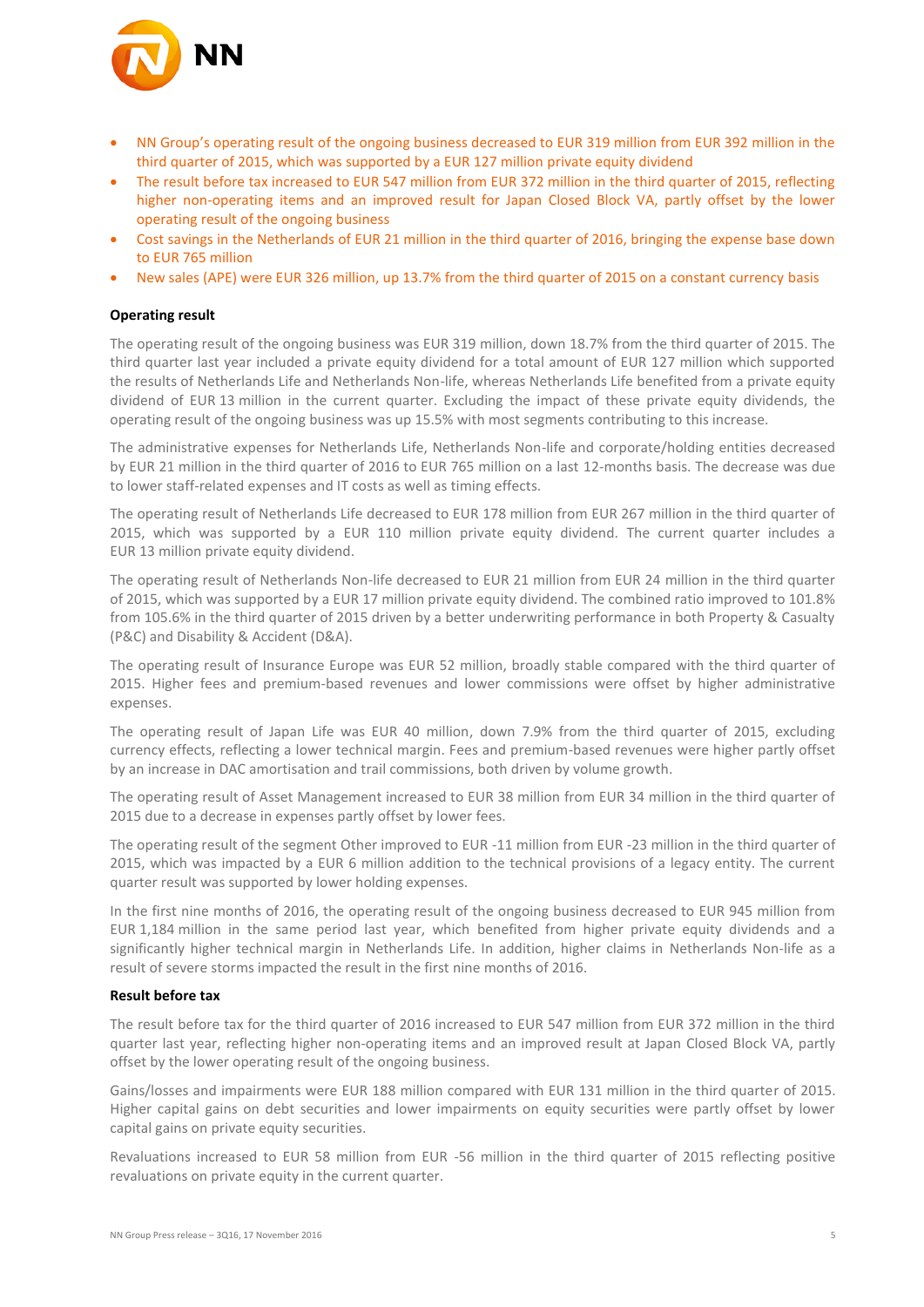

Market and other impacts amounted to EUR 5 million compared with EUR -21 million in the third quarter of 2015, reflecting movements in the provision for guarantees on separate account pension contracts (net of hedging) at Netherlands Life.

The result before tax of Japan Closed Block VA was EUR -13 million compared with EUR -64 million in the third quarter of 2015, reflecting a lower hedge-related loss as well as a lower operating result in line with the run-off of the portfolio.

Special items amounted to EUR -10 million compared with EUR -12 million in the third quarter of 2015. Special items in the current quarter consist of EUR 7 million of rebranding expenses and EUR 3 million restructuring expenses related to the target to reduce the administrative expense base of Netherlands Life, Netherlands Non-life and corporate/holding entities.

In the first nine months of 2016, the result before tax decreased to EUR 1,305 million from EUR 1,416 million in the same period last year, largely reflecting the lower operating result of the ongoing business and lower results at Japan Closed Block VA, partly compensated by higher non-operating items.

#### **Net result**

The third-quarter net result increased to EUR 436 million from EUR 329 million in the third quarter of 2015. The effective tax rate in the third quarter of 2016 was 20% compared with 11% in the same quarter last year, which included higher tax-exempt dividends and capital gains in the Netherlands mainly related to shareholdings of 5% or more.

#### **Sales**

Total new sales (APE) at NN Group were EUR 326 million, up 13.7% from the third quarter of 2015 on a constant currency basis. New sales were up 22.6% at Japan Life driven by the launch of a critical illness product in the COLI market in July 2016. At Insurance Europe, new sales were up 13.9%, mainly due to higher life sales in Spain and Greece. New sales were down 42.2% at Netherlands Life due to lower group pension renewals. In the first nine months of 2016, total new sales amounted to EUR 1,088 million, broadly stable on the same period last year.

#### **Net operating Return On Equity (ROE)**

The net operating ROE of the ongoing business of NN Group was 8.1% versus 12.2% in the third quarter of 2015, which benefited from higher private equity dividends in the Netherlands.

The net operating ROE in the first nine months of 2016 decreased to 8.4% from 12.0% in the same period in 2015 reflecting the lower operating result of the ongoing business.

#### **Divestments**

NN Group announced that its wholly-owned reinsurance entity in Ireland, NN Re (Ireland) Ltd., signed a portfolio transfer agreement with Canada Life International Re Limited in October 2016. The agreement is a result of the continuous strategic assessment of NN Group's portfolio. As a result of this portfolio transfer, NN Re (Ireland) Ltd. has handed back its reinsurance license and is expected to repatriate capital for an amount of approximately EUR 65 million to NN Group in the fourth quarter of 2016. The portfolio transfer and the capital repatriation are expected to result in a total after tax loss of approximately EUR 25 million (pre-tax loss of approximately EUR 55 million), which will be recognised in the segment 'Other' in the fourth quarter of 2016. These transactions will not impact NN Group's reinsurance business in the Netherlands.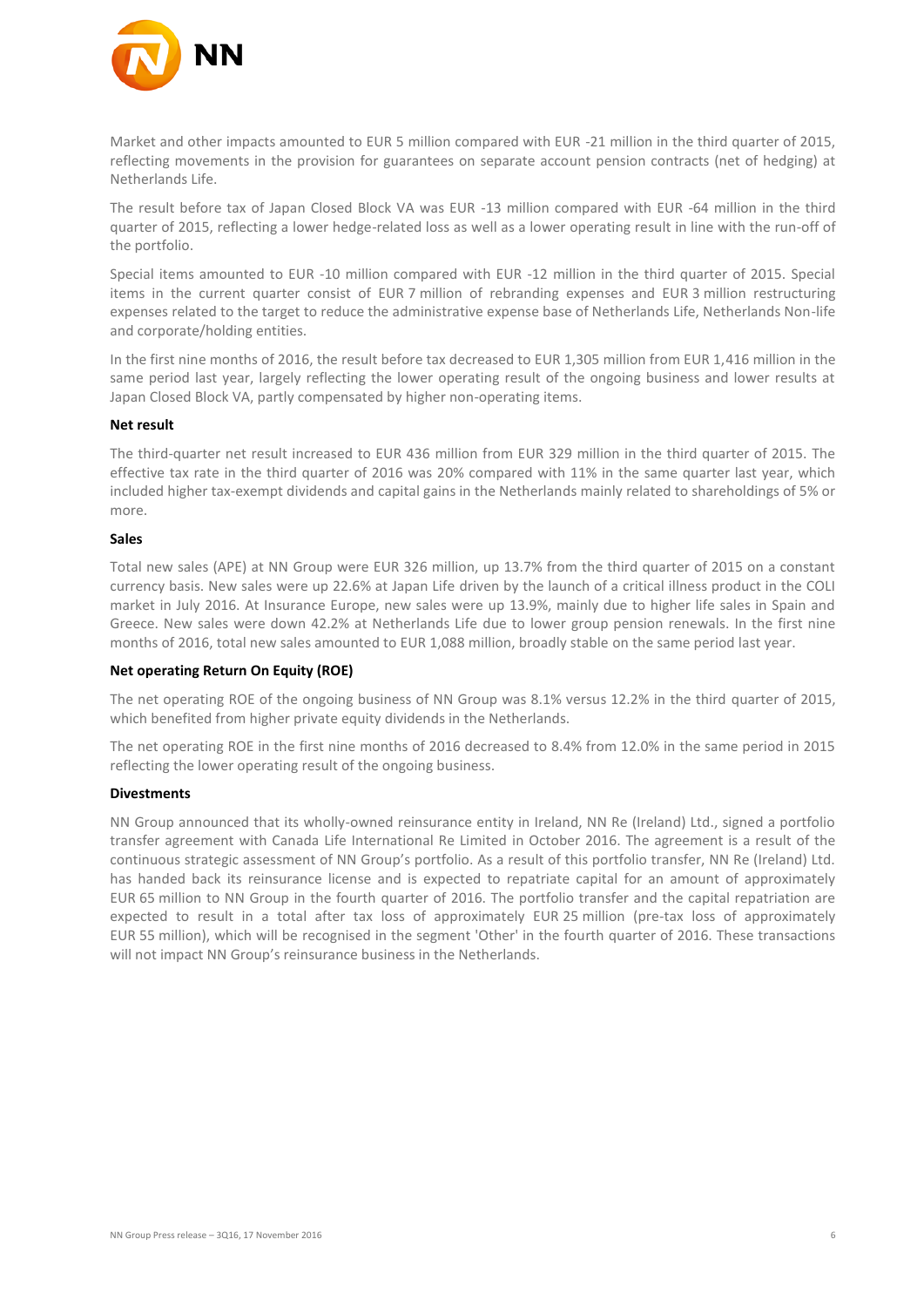

## **Netherlands Life**

- Operating result was EUR 178 million versus EUR 267 million in the third quarter of 2015, which was supported by a private equity dividend of EUR 110 million
- Result before tax increased to EUR 358 million compared with EUR 315 million in the third quarter of 2015 driven by higher non-operating items
- NN Life Solvency II ratio of 211%, down from 239% at the end of the second quarter of 2016 primarily due to market impacts

| In EUR million                                                                                | 3Q16           | 3Q15          | Change    | 9M16         | 9M15          | Change    |
|-----------------------------------------------------------------------------------------------|----------------|---------------|-----------|--------------|---------------|-----------|
| <b>Analysis of results</b>                                                                    |                |               |           |              |               |           |
| Investment margin                                                                             | 178            | 260           | $-31.4%$  | 578          | 681           | $-15.1%$  |
| Fees and premium-based revenues                                                               | 78             | 83            | $-6.0%$   | 254          | 279           | $-8.8%$   |
| <b>Technical margin</b>                                                                       | 30             | 43            | $-29.1%$  | 60           | 150           | $-59.9%$  |
| Operating income non-modelled business                                                        | $\overline{0}$ | 0             |           | 0            | $\mathbf 0$   |           |
| <b>Operating income</b>                                                                       | 286            | 385           | $-25.7%$  | 893          | 1,110         | $-19.6%$  |
| Administrative expenses                                                                       | 100            | 107           | $-7.1%$   | 316          | 322           | $-2.0%$   |
| DAC amortisation and trail commissions                                                        | 9              | 11            | $-18.4%$  | 30           | 37            | $-18.9%$  |
| <b>Expenses</b>                                                                               | 108            | 118           | $-8.1%$   | 346          | 359           | $-3.8%$   |
| <b>Operating result</b>                                                                       | 178            | 267           | $-33.4%$  | 547          | 751           | $-27.2%$  |
| Non-operating items                                                                           | 181            | 46            | 292.9%    | 438          | 244           | 79.6%     |
| of which gains/losses and impairments                                                         | 112            | 104           | 8.5%      | 209          | 282           | $-26.0%$  |
| of which revaluations                                                                         | 58             | $-37$         |           | 161          | 94            | 72.2%     |
| of which market & other impacts                                                               | 11             | $-21$         |           | 68           | $-132$        |           |
| Special items before tax                                                                      | $-1$           | 0             |           | $-3$         | $-2$          |           |
| <b>Result on divestments</b>                                                                  | $\overline{0}$ | $\mathbf{1}$  | $-100.0%$ | 0            | $\mathbf 1$   | $-100.0%$ |
| <b>Result before tax</b>                                                                      | 358            | 315           | 13.9%     | 982          | 995           | $-1.3%$   |
| Taxation                                                                                      | 64             | 37            | 74.2%     | 184          | 112           | 64.7%     |
| Minority interests                                                                            | $\overline{0}$ | 3             | $-95.1%$  | $\mathbf{1}$ | 25            | $-97.8%$  |
| Net result                                                                                    | 294            | 275           | 6.9%      | 797          | 858           | $-7.1%$   |
|                                                                                               |                |               |           |              |               |           |
| <b>New business</b>                                                                           |                |               |           |              |               |           |
| Single premiums                                                                               | 66             | 89            | $-25.0%$  | 233          | 715           | $-67.4%$  |
| Regular premiums                                                                              | 9              | 19            | $-50.3%$  | 189          | 160           | 18.3%     |
| New sales life insurance (APE)                                                                | 16             | 28            | $-42.2%$  | 212          | 231           | $-8.2%$   |
| <b>Key figures</b>                                                                            |                |               |           |              |               |           |
|                                                                                               | 377            |               | $-15.9%$  | 1,795        |               | $-22.4%$  |
| Gross premium income                                                                          | 100            | 448<br>107    | $-7.1%$   | 316          | 2,314<br>322  | $-2.0%$   |
| Total administrative expenses<br>Cost/income ratio (Administrative expenses/Operating income) | 34.8%          | 27.8%         |           | 35.4%        | 29.0%         |           |
| Life general account invested assets <sup>4)</sup>                                            | 64             | 61            | 5.3%      | 64           | 61            | 5.3%      |
| Investment margin/Life general account invested assets (bps) <sup>5)</sup>                    | 114            | 143           |           |              |               |           |
| Total provisions for insurance & investment contracts <sup>4)</sup>                           | 75             | 72            | 3.1%      | 75           | 72            | 3.1%      |
|                                                                                               | 15             | 17            | $-12.7%$  | 15           | 17            | $-12.7%$  |
| of which for risk policyholder <sup>4)</sup>                                                  |                |               |           |              |               |           |
| Allocated equity (end of period) <sup>9)</sup><br>Net operating ROE <sup>9)</sup>             | 18,148<br>7.7% | 14,148        | 28.3%     | 18,148       | 14,148        | 28.3%     |
| NN Life Solvency II ratio <sup>1)</sup>                                                       | 211%           | 13.6%<br>225% |           | 8.4%         | 12.7%<br>225% |           |
| Employees (internal FTEs, end of period)                                                      |                |               |           | 211%         |               |           |
|                                                                                               | 2,097          | 2,099         | $-0.1%$   | 2,097        | 2,099         | $-0.1%$   |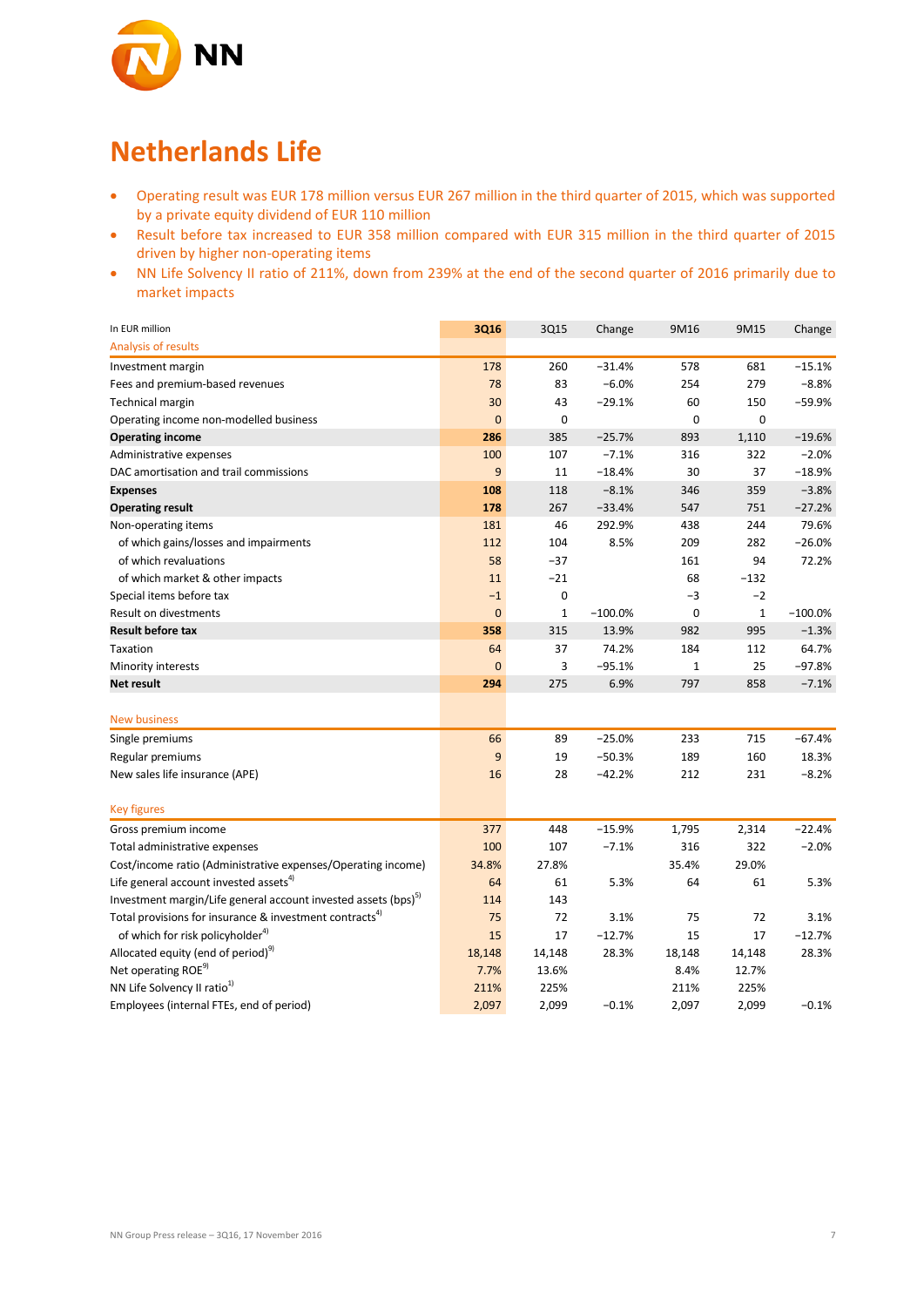

The operating result of Netherlands Life decreased to EUR 178 million from EUR 267 million in the third quarter of 2015, which was supported by a EUR 110 million private equity dividend.

The investment margin decreased to EUR 178 million from EUR 260 million in the third quarter of 2015, which included a EUR 110 million private equity dividend. The current quarter reflects a private equity dividend of EUR 13 million. An increased allocation to higher-yielding assets helped to offset the impact of the low interest rate environment on reinvestments. The investment spread, calculated on a four-quarter rolling average, decreased to 114 basis points from 143 basis points in the third quarter of 2015.

Fees and premium-based revenues decreased to EUR 78 million from EUR 83 million in the third quarter of 2015 due to the individual life closed book run-off and lower margins in the pension business.

The technical margin decreased to EUR 30 million from EUR 43 million in the third quarter of 2015, which was supported by a EUR 6 million release from a provision for transferring liabilities to industry-wide pension funds and higher mortality results. The current quarter reflects a EUR 8 million addition to the unit-linked guarantee provision due to a decrease in interest rates, compared with a EUR 7 million addition to this provision in the third quarter of 2015.

Administrative expenses decreased to EUR 100 million from EUR 107 million in the third quarter of 2015 due to lower staff-related expenses and IT costs as well as timing effects.

DAC amortisation and trail commissions were EUR 9 million versus EUR 11 million in the third quarter of 2015 reflecting the run-off of the individual life closed book.

The result before tax increased to EUR 358 million from EUR 315 million in the third quarter of 2015. Gains/losses and impairments increased to EUR 112 million from EUR 104 million in the same period last year due to higher gains on bonds and lower impairments of public equities partly offset by lower private equity gains. Revaluations were EUR 58 million compared with EUR -37 million in the third quarter of 2015 mainly driven by higher revaluations of private equity. Market and other impacts were EUR 11 million compared with EUR -21 million in the third quarter of 2015, reflecting movements in the provision for guarantees on separate account pension contracts (net of hedging).

The effective tax rate in the third quarter of 2016 was 18% compared with 12% in the same quarter last year, which included higher tax-exempt dividends and capital gains mainly related to shareholdings of 5% or more.

New sales (APE) decreased to EUR 16 million from EUR 28 million in the third quarter of 2015 due to lower group pension renewals.

In the first nine months of 2016, Netherlands Life's operating result declined to EUR 547 million from EUR 751 million in the same period last year. The operating result last year benefited from EUR 123 million higher private equity dividends and EUR 27 million non-recurring items in the technical margin. The technical margin in the first nine months of 2016 also reflects an addition to the unit-linked guarantee provision of EUR 40 million due to a decrease in interest rates, compared with a EUR 1 million release of the provision in the same period last year.

The result before tax was EUR 982 million in the first nine months of 2016 compared with EUR 995 million in the same period last year. A lower operating result was partly offset by higher non-operating items.

New sales (APE) decreased to EUR 212 million in the first nine months of 2016 from EUR 231 million in the same period last year, which included a EUR 420 million single premium relating to the buy-out of a large company pension fund. Excluding the impact of this buy-out, APE increased 12.1%, mainly driven by the renewal of a few large group pension contracts.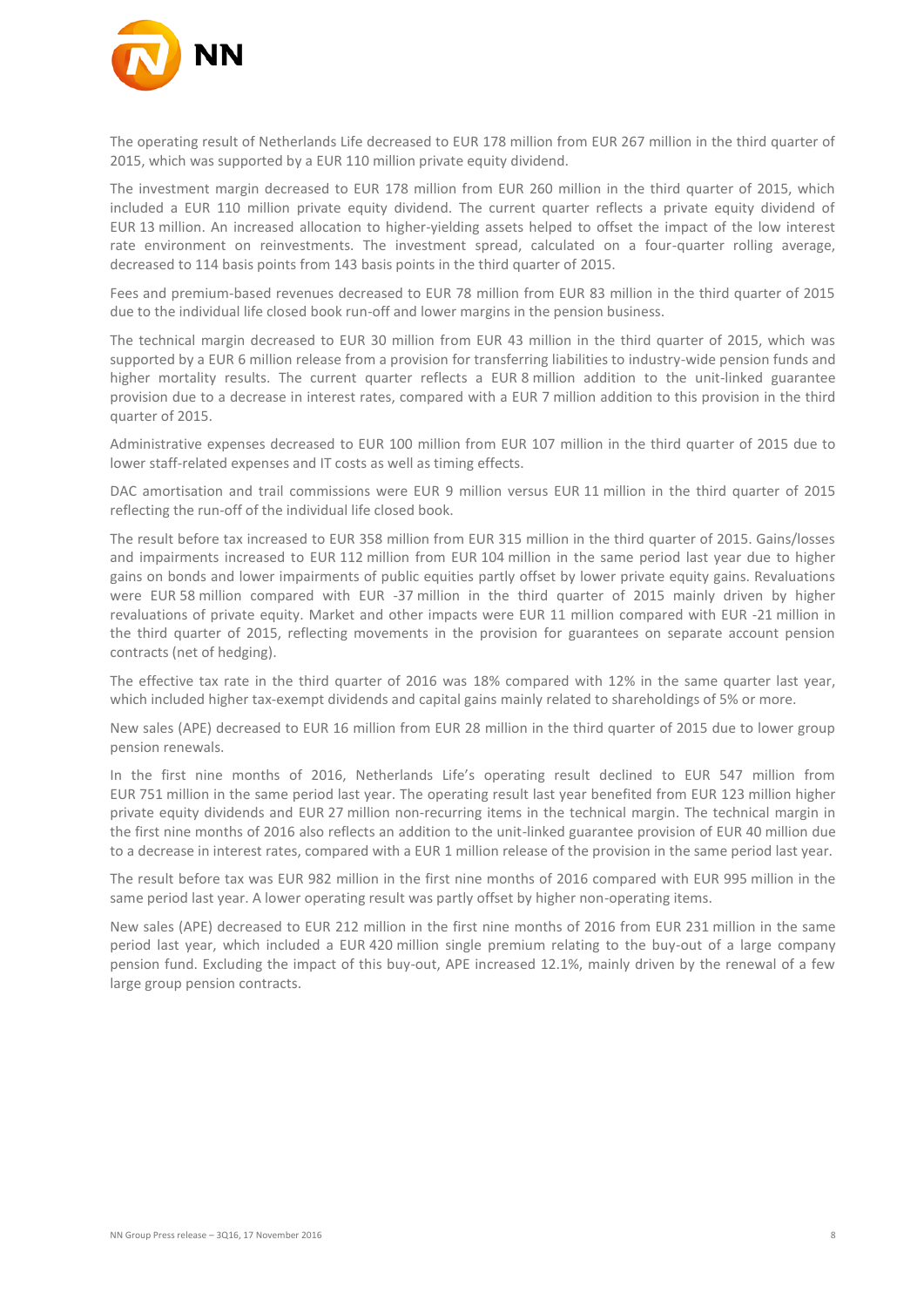

### **Netherlands Non-life**

- Operating result decreased to EUR 21 million from EUR 24 million in the third quarter of 2015 which was supported by a EUR 17 million private equity dividend whilst the current quarter reflects an additional EUR -3 million impact from the severe storms in the previous quarter
- Combined ratio improved to 101.8% from 105.6% in the third quarter of 2015 reflecting an improved claims development

| In EUR million                                 | 3Q16            | 3Q15           | Change   | 9M16         | 9M15           | Change   |
|------------------------------------------------|-----------------|----------------|----------|--------------|----------------|----------|
| Analysis of results                            |                 |                |          |              |                |          |
| Earned premiums                                | 383             | 372            | 3.1%     | 1,154        | 1,134          | 1.8%     |
| Investment income                              | 27              | 43             | $-37.1%$ | 84           | 110            | $-24.2%$ |
| Other income                                   | $\mathbf{0}$    | $\overline{2}$ | $-87.7%$ | $\mathbf{1}$ | $\overline{2}$ | $-72.8%$ |
| <b>Operating income</b>                        | 411             | 417            | $-1.5%$  | 1,238        | 1,246          | $-0.6%$  |
| Claims incurred, net of reinsurance            | 276             | 277            | $-0.5%$  | 849          | 805            | 5.4%     |
| <b>Acquisition costs</b>                       | 60              | 61             | $-0.2%$  | 181          | 181            | 0.5%     |
| Administrative expenses                        | 54              | 55             | $-2.2%$  | 162          | 169            | $-4.2%$  |
| Acquisition costs and administrative expenses  | 114             | 116            | $-1.2%$  | 343          | 349            | $-1.8%$  |
| <b>Expenditure</b>                             | 390             | 393            | $-0.7%$  | 1,192        | 1,154          | 3.2%     |
| <b>Operating result insurance businesses</b>   | 21              | 24             | $-15.1%$ | 46           | 92             | $-49.6%$ |
| Operating result broker businesses             | $\mathbf{0}$    | $\mathbf 0$    |          | 3            | $\overline{2}$ | 76.5%    |
| <b>Total operating result</b>                  | 21              | 24             | $-12.9%$ | 49           | 93             | $-47.0%$ |
| Non-operating items                            | $\overline{7}$  | $\overline{a}$ | 77.9%    | 37           | 17             | 124.6%   |
| of which gains/losses and impairments          | $\mathbf{1}$    | 11             | $-93.2%$ | 24           | 15             | 54.9%    |
| of which revaluations                          | $6\phantom{1}6$ | $-8$           |          | 13           | $\mathbf{1}$   |          |
| of which market & other impacts                | $\mathbf{0}$    | 0              |          | 0            | 0              |          |
| Special items before tax                       | $\mathbf{0}$    | 0              |          | $-12$        | $-1$           |          |
| <b>Result on divestments</b>                   | $\mathbf{0}$    | 0              |          | 0            | 0              |          |
| <b>Result before tax</b>                       | 27              | 28             | $-1.6%$  | 75           | 109            | $-31.3%$ |
| Taxation                                       | $\overline{4}$  | $\mathbf 0$    |          | 14           | 15             | $-9.9%$  |
| Minority interests                             | $\overline{0}$  | $\mathbf 0$    |          | 0            | 0              |          |
| Net result                                     | 23              | 28             | $-16.0%$ | 61           | 93             | $-34.8%$ |
|                                                |                 |                |          |              |                |          |
| <b>Key figures</b>                             |                 |                |          |              |                |          |
| Gross premium income                           | 282             | 274            | 2.8%     | 1,334        | 1,297          | 2.8%     |
| Total administrative expenses <sup>10)</sup>   | 69              | 73             | $-5.4%$  | 208          | 221            | $-5.8%$  |
| Combined ratio <sup>3)</sup>                   | 101.8%          | 105.6%         |          | 103.3%       | 101.8%         |          |
| of which Claims ratio <sup>3)</sup>            | 72.0%           | 74.5%          |          | 73.6%        | 71.0%          |          |
| of which Expense ratio <sup>3)</sup>           | 29.8%           | 31.1%          |          | 29.7%        | 30.8%          |          |
| Total insurance provisions <sup>4)</sup>       | 3               | 3              | 0.7%     | 3            | 3              | 0.7%     |
| Allocated equity (end of period) <sup>9)</sup> | 733             | 729            | 0.6%     | 733          | 729            | 0.6%     |
| Net operating ROE <sup>9)</sup>                | 18.4%           | 22.8%          |          | 14.5%        | 25.2%          |          |
| Employees (internal FTEs, end of period)       | 1,619           | 1,692          | $-4.3%$  | 1,619        | 1,692          | $-4.3%$  |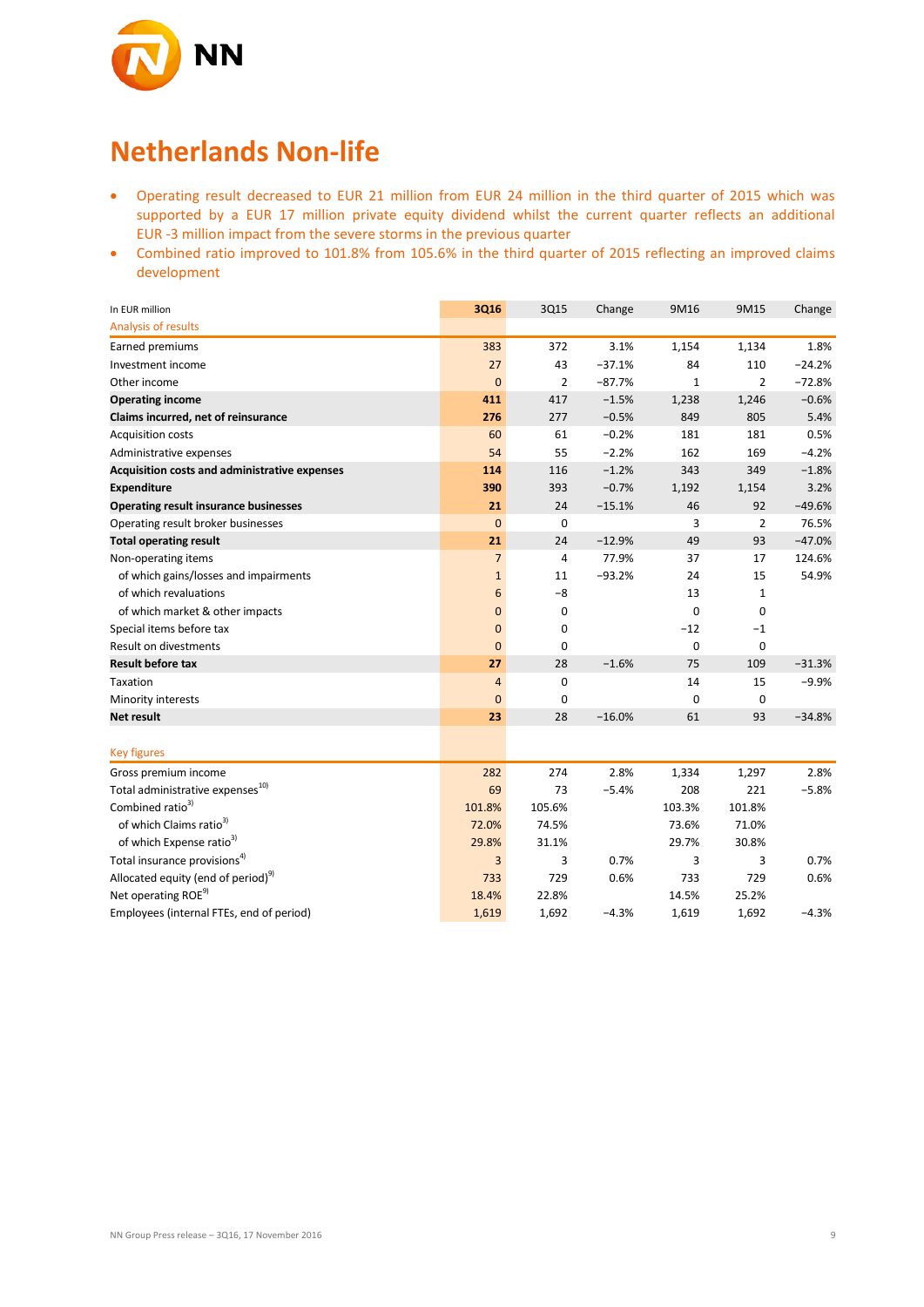

The operating result of Netherlands Non-life decreased to EUR 21 million from EUR 24 million in the third quarter of 2015, which was supported by a EUR 17 million private equity dividend. The combined ratio improved to 101.8% from 105.6% in the third quarter of 2015 driven by a better underwriting performance in both Property & Casualty (P&C) and Disability & Accident (D&A).

The operating result in Disability & Accident (D&A) decreased to EUR 25 million from EUR 32 million in the third quarter of 2015, which included a EUR 12 million private equity dividend. The current quarter reflects a positive claims development in both the Individual disability and the Group income protection portfolios. The D&A combined ratio was 96.8% compared with 99.7% in the third quarter of 2015.

The operating result in Property & Casualty (P&C) improved to EUR -5 million from EUR -7 million in the third quarter of 2015, which included a EUR 5 million private equity dividend. The current quarter reflects an additional impact from the severe storms witnessed in the second quarter of 2016 of EUR -3 million as well as an unfavourable claims experience in the Motor and Miscellaneous portfolios. The third quarter of 2015 was impacted by severe summer storms in both the Fire and Motor portfolios. The P&C combined ratio improved to 106.0% from 110.3% in the third quarter of 2015.

Administrative expenses decreased to EUR 54 million, down 2.2% from the third quarter of 2015.

The result before tax of Netherlands Non-life was broadly stable at EUR 27 million as the lower operating result and lower gains on private equity were compensated by higher revaluations on private equity.

In the first nine months of 2016, the operating result of Netherlands Non-life decreased to EUR 49 million from EUR 93 million in the same period of 2015. The decrease is mainly attributable to the impact of the severe storms in the second quarter of 2016, lower private equity dividends and an unfavourable claims experience in Motor and Miscellaneous, partly compensated by fewer large claims in Fire.

The result before tax in the first nine months of 2016 was EUR 75 million compared with EUR 109 million in the same period of 2015. The lower operating result and higher special items reflecting restructuring expenses were partly compensated by higher gains on the sale of debt securities and positive revaluations on private equity.

The combined ratio for the first nine months of 2016 was 103.3% compared with 101.8% in the same period of 2015.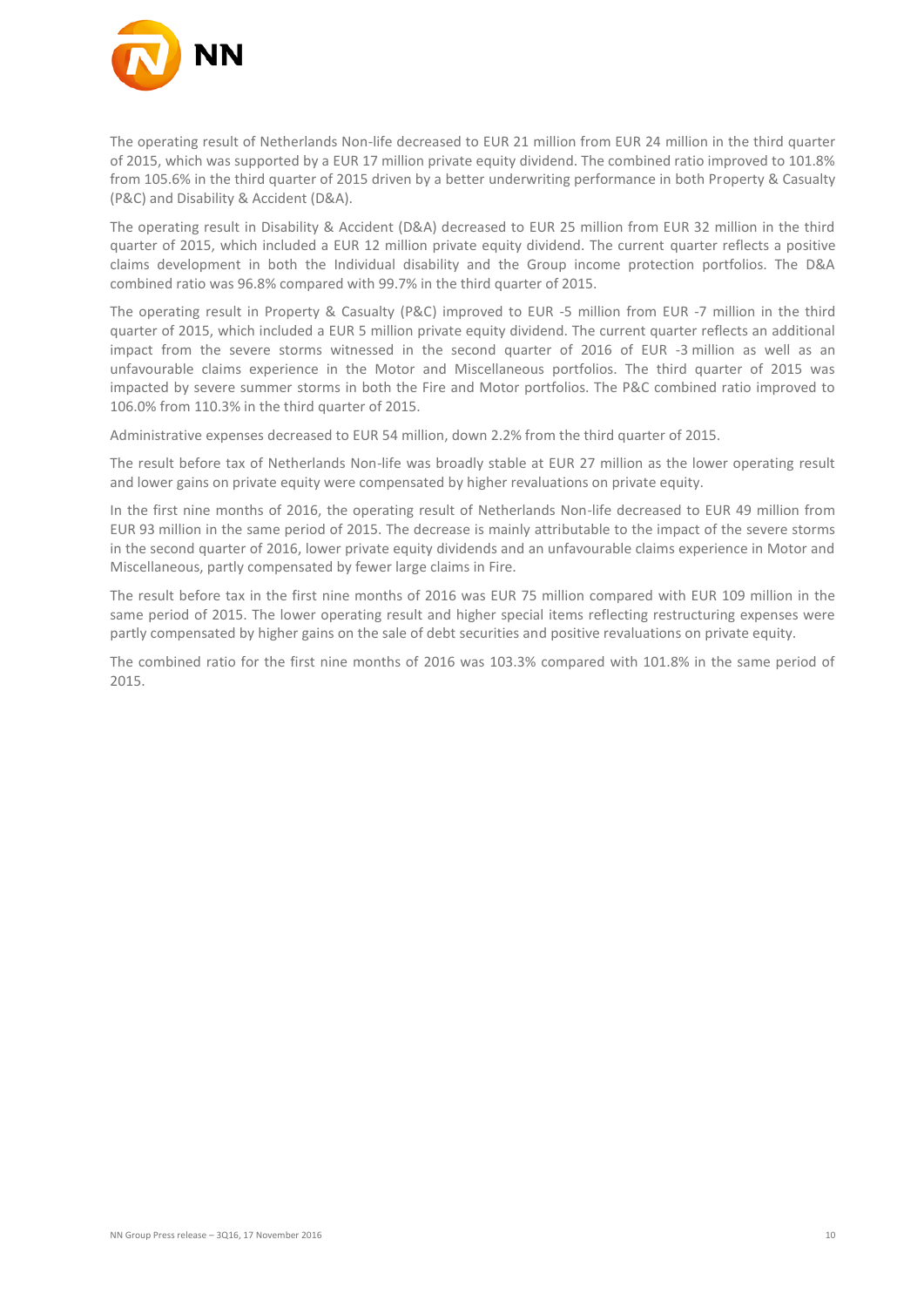

## **Insurance Europe**

- Operating result was EUR 52 million, broadly stable compared with the third quarter of 2015
- Result before tax increased to EUR 113 million up from EUR 50 million in the third quarter of 2015, mainly due to capital gains following the sale of Belgian government bonds
- New sales (APE) were EUR 101 million, up 13.9% from the third quarter of 2015 at constant currencies, mainly due to higher sales of less capital intensive savings products in Spain and Greece

| In EUR million                                                             | 3Q16           | 3Q15           | Change    | 9M16           | 9M15     | Change    |
|----------------------------------------------------------------------------|----------------|----------------|-----------|----------------|----------|-----------|
| Analysis of results                                                        |                |                |           |                |          |           |
| Investment margin                                                          | 16             | 17             | $-8.1%$   | 49             | 58       | $-15.5%$  |
| Fees and premium-based revenues                                            | 136            | 135            | 0.6%      | 407            | 402      | 1.2%      |
| Technical margin                                                           | 50             | 50             | 0.7%      | 143            | 146      | $-1.8%$   |
| Operating income non-modelled business                                     | $\mathbf{1}$   | $\mathbf{1}$   | 25.6%     | $\overline{2}$ | 3        | $-13.4%$  |
| <b>Operating income Life Insurance</b>                                     | 202            | 202            | 0.0%      | 601            | 609      | $-1.2%$   |
| Administrative expenses                                                    | 77             | 73             | 4.5%      | 233            | 225      | 3.6%      |
| DAC amortisation and trail commissions                                     | 75             | 77             | $-2.0%$   | 232            | 238      | $-2.2%$   |
| <b>Expenses Life Insurance</b>                                             | 152            | 150            | 1.2%      | 466            | 463      | 0.6%      |
| <b>Operating result Life Insurance</b>                                     | 50             | 52             | $-3.4%$   | 136            | 146      | $-6.8%$   |
| Operating result Non-life                                                  | $\overline{2}$ | $\mathbf{1}$   | 66.5%     | $\overline{2}$ | 3        | $-13.9%$  |
| <b>Operating result</b>                                                    | 52             | 53             | $-2.0%$   | 138            | 148      | $-6.9%$   |
| Non-operating items                                                        | 67             | 5              |           | 60             | 28       | 114.4%    |
| of which gains/losses and impairments                                      | 71             | 3              |           | 66             | 23       | 184.1%    |
| of which revaluations                                                      | $\mathbf{1}$   | $\overline{2}$ | $-47.1%$  | 3              | 5        | $-39.9%$  |
| of which market & other impacts                                            | $-6$           | $\mathbf 0$    |           | -9             | 0        |           |
| Special items before tax                                                   | $-6$           | $-8$           |           | $-28$          | $-38$    |           |
| Result on divestments                                                      | $\overline{0}$ | $\mathbf 0$    |           | 0              | $\bf{0}$ |           |
| <b>Result before tax</b>                                                   | 113            | 50             | 124.0%    | 170            | 138      | 22.8%     |
| Taxation                                                                   | 23             | 17             | 32.4%     | 37             | 39       | $-5.4%$   |
| Minority interests                                                         | $\Omega$       | $\mathbf 0$    | $-100.0%$ | $\mathbf 0$    | 3        | $-100.0%$ |
| <b>Net result</b>                                                          | 90             | 33             | 172.1%    | 133            | 96       | 38.1%     |
| <b>New business</b>                                                        |                |                |           |                |          |           |
| Single premiums                                                            | 207            | 211            | $-2.2%$   | 686            | 695      | $-1.2%$   |
| Regular premiums                                                           | 80             | 69             | 16.8%     | 295            | 293      | 0.7%      |
| New sales life insurance (APE)                                             | 101            | 90             | 12.4%     | 364            | 363      | 0.3%      |
|                                                                            |                |                |           |                |          |           |
| <b>Key figures</b>                                                         |                |                |           |                |          |           |
| Gross premium income                                                       | 554            | 505            | 9.6%      | 1,720          | 1,676    | 2.6%      |
| Total administrative expenses (Life & Non-life)                            | 80             | 77             | 3.6%      | 243            | 237      | 2.3%      |
| Cost/income ratio (Administrative expenses/Operating income)               | 35.9%          | 34.8%          |           | 36.7%          | 35.6%    |           |
| Life general account invested assets <sup>4)</sup>                         | 10             | 11             | $-7.1%$   | 10             | 11       | $-7.1%$   |
| Investment margin/Life general account invested assets (bps) <sup>5)</sup> | 70             | 71             |           |                |          |           |
| Total provisions for insurance & investment contracts <sup>4)</sup>        | 18             | 19             | $-1.4%$   | 18             | 19       | $-1.4%$   |
| of which for risk policyholder <sup>4)</sup>                               | 8              | $\overline{7}$ | 4.3%      | 8              | 7        | 4.3%      |
| Assets under management pensions <sup>4)11)</sup>                          | 16             | 15             | 5.8%      | 16             | 15       | 5.8%      |
| Allocated equity (end of period) <sup>9)</sup>                             | 1,941          | 1,975          | $-1.7%$   | 1,941          | 1,975    | $-1.7%$   |
| Net operating ROE <sup>9)</sup>                                            | 13.0%          | 11.1%          |           | 10.6%          | 9.8%     |           |
| Employees (internal FTEs, end of period)                                   | 4,192          | 4,045          | 3.6%      | 4,192          | 4,045    | 3.6%      |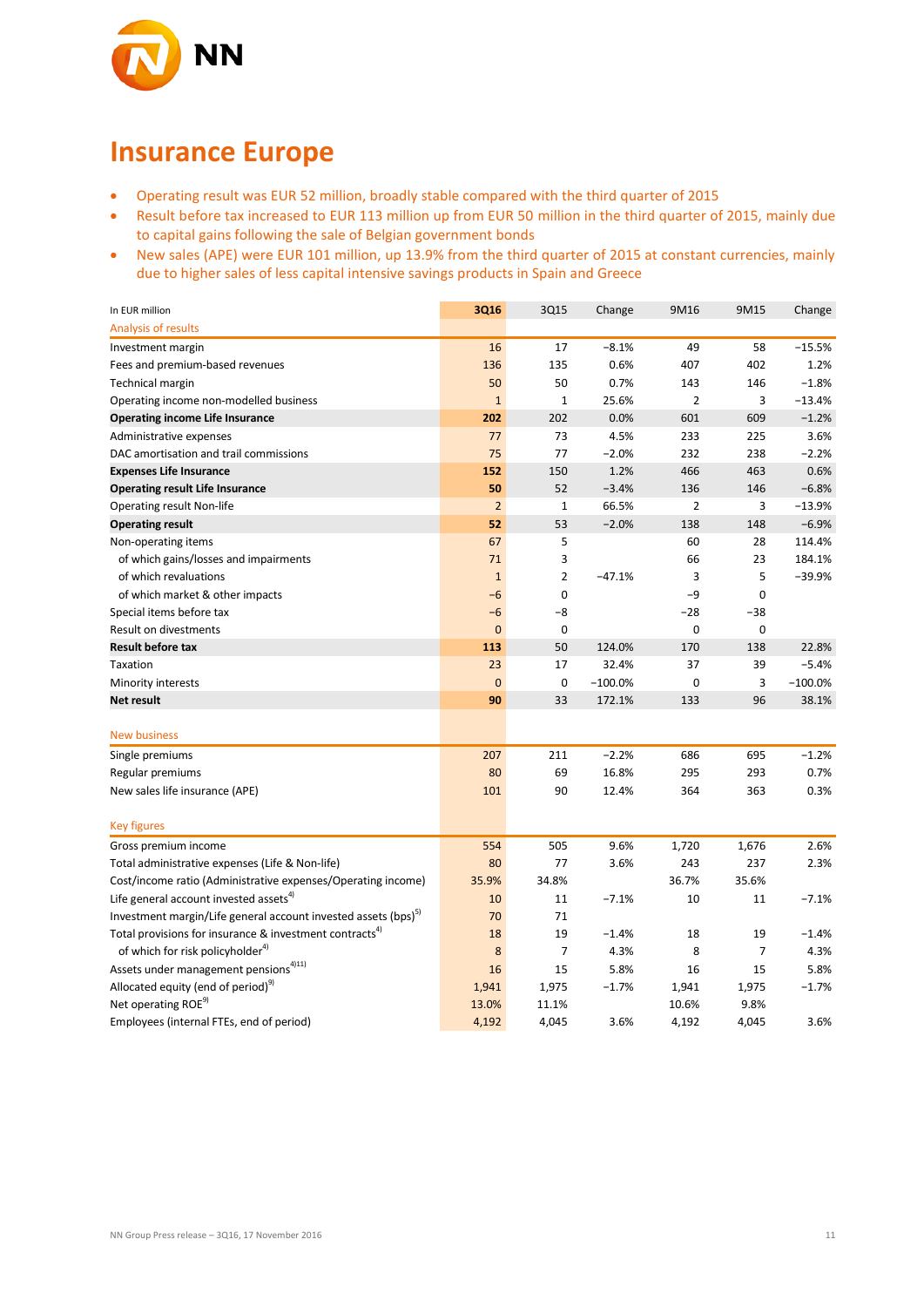

The operating result of Insurance Europe was EUR 52 million, broadly stable compared with the third quarter of 2015. Higher fees and premium-based revenues and lower commissions were offset by higher administrative expenses.

The investment margin was EUR 16 million, down from EUR 17 million in the third quarter of 2015, due to lower reinvestment rates and lower invested volumes.

Fees and premium-based revenues increased to EUR 136 million from EUR 135 million in the third quarter of 2015 as higher revenues in Turkey, Romania and Greece were partly offset by a higher contribution to the Pension Guarantee Fund in Poland.

The technical margin was stable at EUR 50 million.

Administrative expenses increased to EUR 77 million from EUR 73 million in the third quarter of 2015, reflecting the tax on assets of insurance companies that became effective in Poland as of February 2016 and higher project expenses.

DAC amortisation and trail commissions decreased to EUR 75 million from EUR 77 million in the third quarter of 2015 mainly due to lower commission expenses in Hungary and Poland.

The result before tax increased to EUR 113 million from EUR 50 million in the third quarter of 2015, mainly due to capital gains following the sale of Belgian government bonds.

New sales (APE) were EUR 101 million, up 13.9% from the third quarter of 2015 at constant currencies, mainly due to higher sales of less capital intensive savings products in Spain and Greece.

In the first nine months of 2016, the operating result of Insurance Europe decreased to EUR 138 million, from EUR 148 million in the same period of 2015. A decline in the investment margin and technical margin as well as an increase in administrative expenses were only partly compensated by an increase in fees and premium-based revenues and a decrease in DAC amortisation and trail commissions.

The result before tax in the first nine months of 2016 increased to EUR 170 million from EUR 138 million in the same period last year reflecting higher capital gains and lower special items, partly offset by the lower operating result.

New sales were EUR 364 million in the first nine months of 2016, up 2.8% from the same period last year at constant currencies mainly because of higher life sales in Greece, Romania and Poland.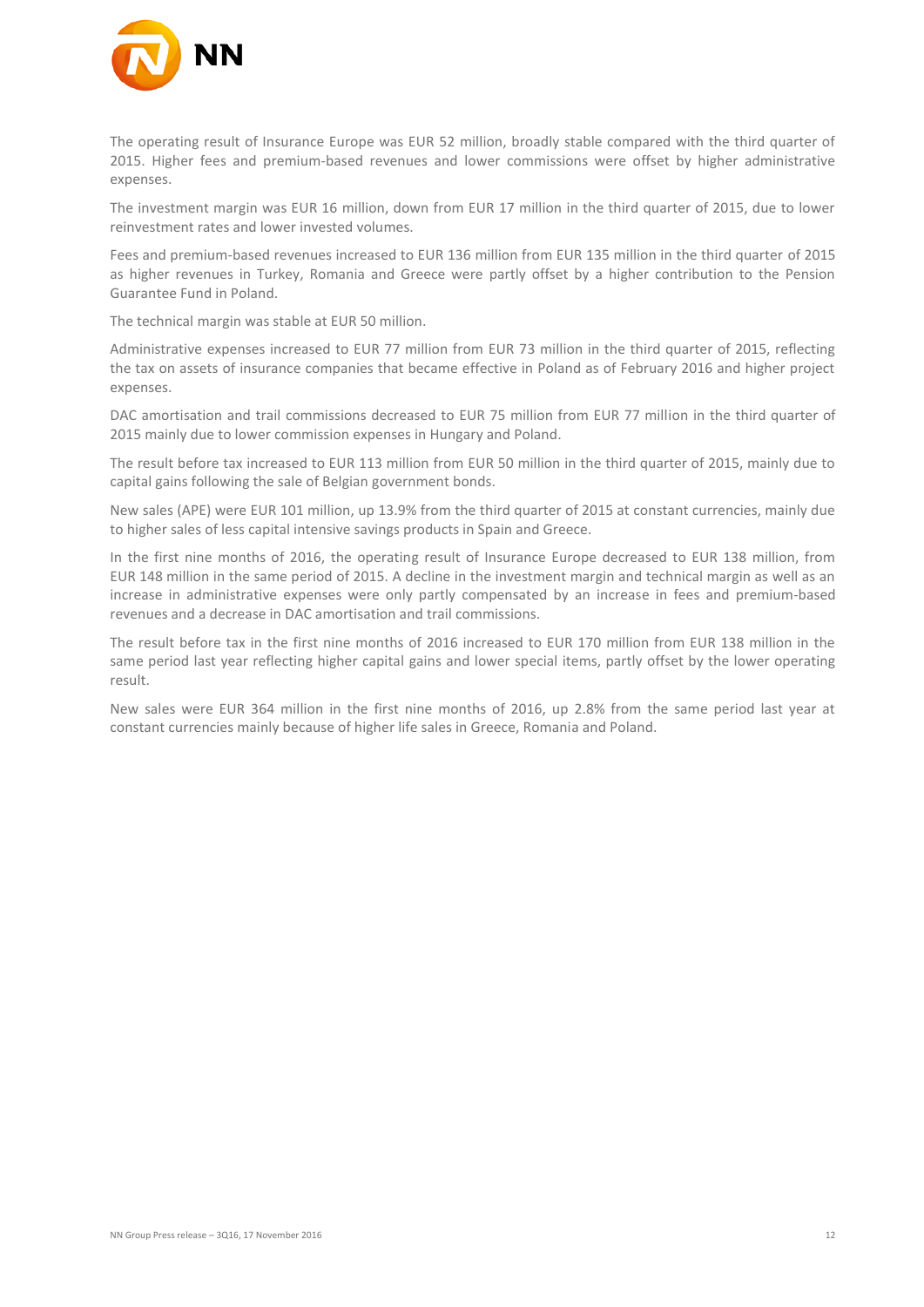

# **Japan Life**

- Operating result was EUR 40 million, down 7.9% from the third quarter of 2015, excluding currency effects, reflecting a lower technical margin
- New sales (APE) were EUR 209 million, up 22.6% from the third quarter of 2015, excluding currency effects, due to the launch of a new product in the COLI market in July 2016

| In EUR million                                                      | <b>3Q16</b>    | 3Q15        | Change    | 9M16        | 9M15        | Change    |
|---------------------------------------------------------------------|----------------|-------------|-----------|-------------|-------------|-----------|
| Analysis of results                                                 |                |             |           |             |             |           |
| Investment margin                                                   | $-6$           | $-5$        |           | $-18$       | $-10$       |           |
| Fees and premium-based revenues                                     | 162            | 128         | 26.9%     | 468         | 401         | 16.7%     |
| Technical margin                                                    | $-11$          | $-3$        |           | $-20$       | $-11$       |           |
| Operating income non-modelled business                              | $\mathbf{0}$   | 0           | $-124.3%$ | 0           | 0           | $-179.7%$ |
| <b>Operating income</b>                                             | 145            | 119         | 21.8%     | 429         | 380         | 13.0%     |
| Administrative expenses                                             | 32             | 29          | 13.5%     | 88          | 80          | 9.3%      |
| DAC amortisation and trail commissions                              | 72             | 54          | 34.8%     | 212         | 167         | 26.8%     |
| <b>Expenses</b>                                                     | 105            | 82          | 27.4%     | 299         | 247         | 21.1%     |
| <b>Operating result</b>                                             | 40             | 37          | 9.4%      | 130         | 133         | $-2.1%$   |
| Non-operating items                                                 | $-1$           | $-3$        |           | $-4$        | 0           |           |
| of which gains/losses and impairments                               | $\overline{2}$ | 10          | $-84.4%$  | 2           | 14          | $-82.9%$  |
| of which revaluations                                               | $-3$           | $-13$       |           | $-7$        | $-14$       |           |
| of which market & other impacts                                     | $\mathbf{0}$   | 0           |           | $\mathbf 0$ | $\mathbf 0$ |           |
| Special items before tax                                            | $\mathbf{0}$   | $-1$        |           | $-2$        | -8          |           |
| Result on divestments                                               | $\overline{0}$ | $\mathbf 0$ |           | 0           | $\mathbf 0$ |           |
| <b>Result before tax</b>                                            | 39             | 33          | 17.7%     | 124         | 125         | $-1.4%$   |
| Taxation                                                            | $\overline{7}$ | 5           | 48.5%     | 25          | 20          | 22.8%     |
| Minority interests                                                  | $\overline{0}$ | $\mathbf 0$ |           | 0           | $\mathbf 0$ |           |
| <b>Net result</b>                                                   | 32             | 28          | 12.4%     | 99          | 105         | $-6.1%$   |
|                                                                     |                |             |           |             |             |           |
| <b>New business</b>                                                 |                |             |           |             |             |           |
| Single premiums                                                     | $\mathbf 0$    | 2           | $-100.0%$ | 6           | 13          | $-53.9%$  |
| Regular premiums                                                    | 209            | 143         | 45.8%     | 512         | 442         | 15.6%     |
| New sales life insurance (APE)                                      | 209            | 143         | 45.6%     | 512         | 444         | 15.4%     |
|                                                                     |                |             |           |             |             |           |
| <b>Key figures</b>                                                  |                |             |           |             |             |           |
| Gross premium income                                                | 906            | 682         | 32.8%     | 2,557       | 2,135       | 19.8%     |
| Total administrative expenses                                       | 32             | 29          | 13.5%     | 88          | 80          | 9.3%      |
| Cost/income ratio (Administrative expenses/Operating income)        | 22.3%          | 24.4%       |           | 20.4%       | 21.1%       |           |
| Life general account invested assets <sup>4)</sup>                  | 14             | 11          | 33.5%     | 14          | 11          | 33.5%     |
| Total provisions for insurance & investment contracts <sup>4)</sup> | 13             | 10          | 33.0%     | 13          | 10          | 33.0%     |
| of which for risk policyholder <sup>4)</sup>                        | $\mathbf{0}$   | $\mathbf 0$ | 11.3%     | $\mathbf 0$ | $\mathbf 0$ | 11.3%     |
| Allocated equity (end of period) <sup>9)</sup>                      | 2,650          | 1,757       | 50.9%     | 2,650       | 1,757       | 50.9%     |
| Net operating ROE <sup>9)</sup>                                     | 6.9%           | 7.8%        |           | 8.0%        | 9.6%        |           |
| Employees (internal FTEs, end of period)                            | 686            | 610         | 12.5%     | 686         | 610         | 12.5%     |

Note: For data in constant currencies, refer to the 'NN Group Financial Supplement: 2.5.1 Analysis of results: Japan Life – Excluding currency effects'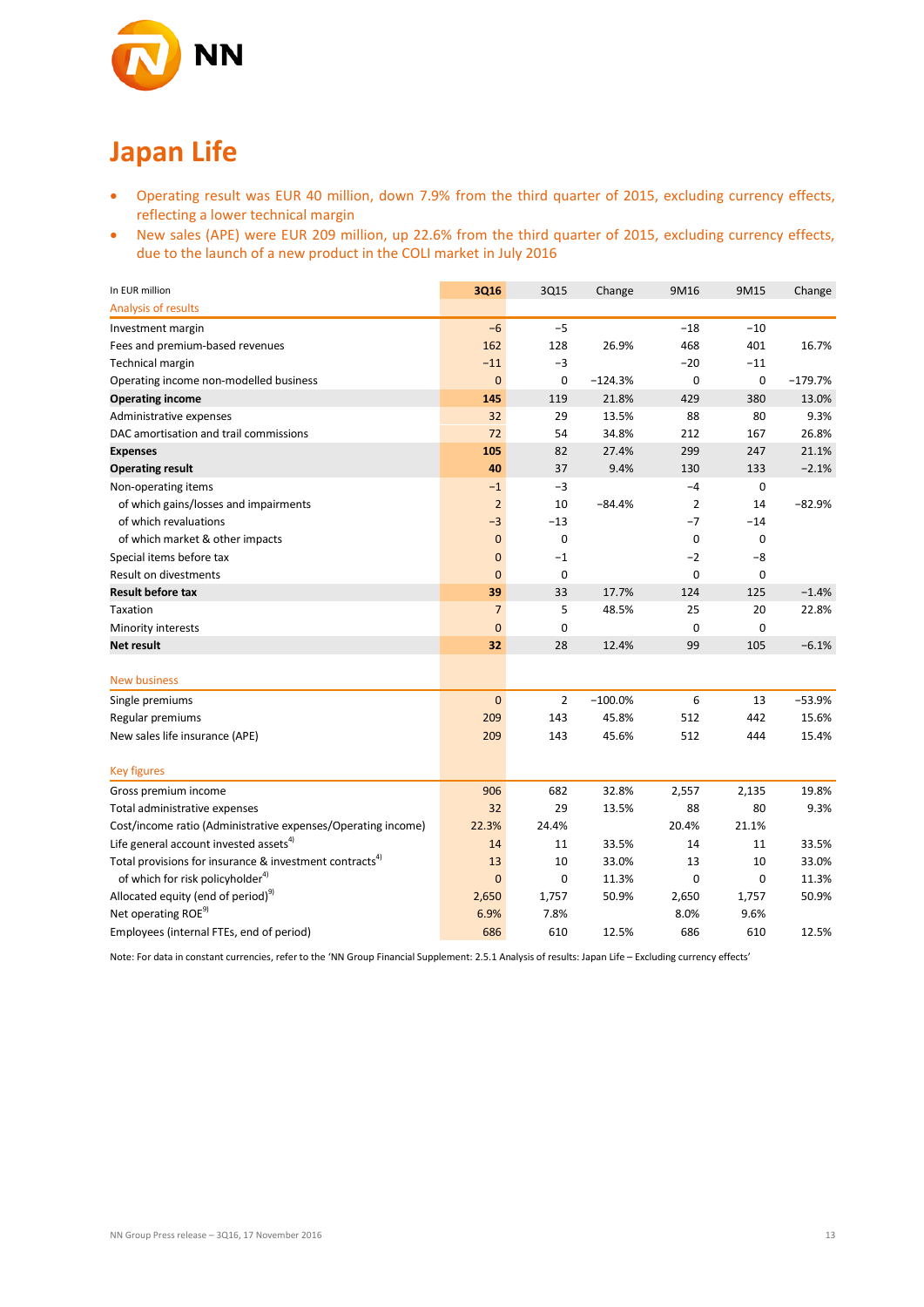

The operating result of Japan Life was EUR 40 million, down 7.9% from the third quarter of 2015, excluding currency effects, reflecting a lower technical margin. Fees and premium-based revenues grew driven by in-force volumes, partially offset by higher DAC amortisation and trail commissions.

Fees and premium-based revenues increased to EUR 162 million, up 6.9% from the third quarter of 2015 excluding currency effects, driven by higher in-force volumes.

The technical margin was EUR -11 million, down from EUR -3 million in the third quarter of 2015, due to lower mortality results.

Administrative expenses were EUR 32 million, down 4.4% from third quarter of 2015, on a constant currency basis, due to lower IT expenses.

DAC amortisation and trail commissions were EUR 72 million up 13.6% from the third quarter of 2015 excluding currency effects, due to higher in-force volumes.

The result before tax was EUR 39 million, stable on the third quarter of 2015 at constant currencies, as the lower operating result was compensated by an improvement in non-operating items and lower rebranding expenses reflected as special items.

New sales (APE) were EUR 209 million, an increase of 22.6% from the third quarter of 2015 at constant currencies, due to the launch of a critical illness product in the COLI market in July 2016.

In the first nine months of 2016, the operating result of Japan Life was EUR 130 million compared with EUR 133 million in the same period of 2015, down 11.4% excluding currency effects. Higher fees and premiumbased revenues on higher in-force volumes were more than offset by a lower investment margin, lower mortality results and higher DAC amortisation and trail commissions.

The result before tax was EUR 124 million, down 10.7% at constant currencies.

New sales (APE) were EUR 512 million in the first nine months of 2016, up 3.5% at constant currencies, due to the launch of the new critical illness product in July 2016.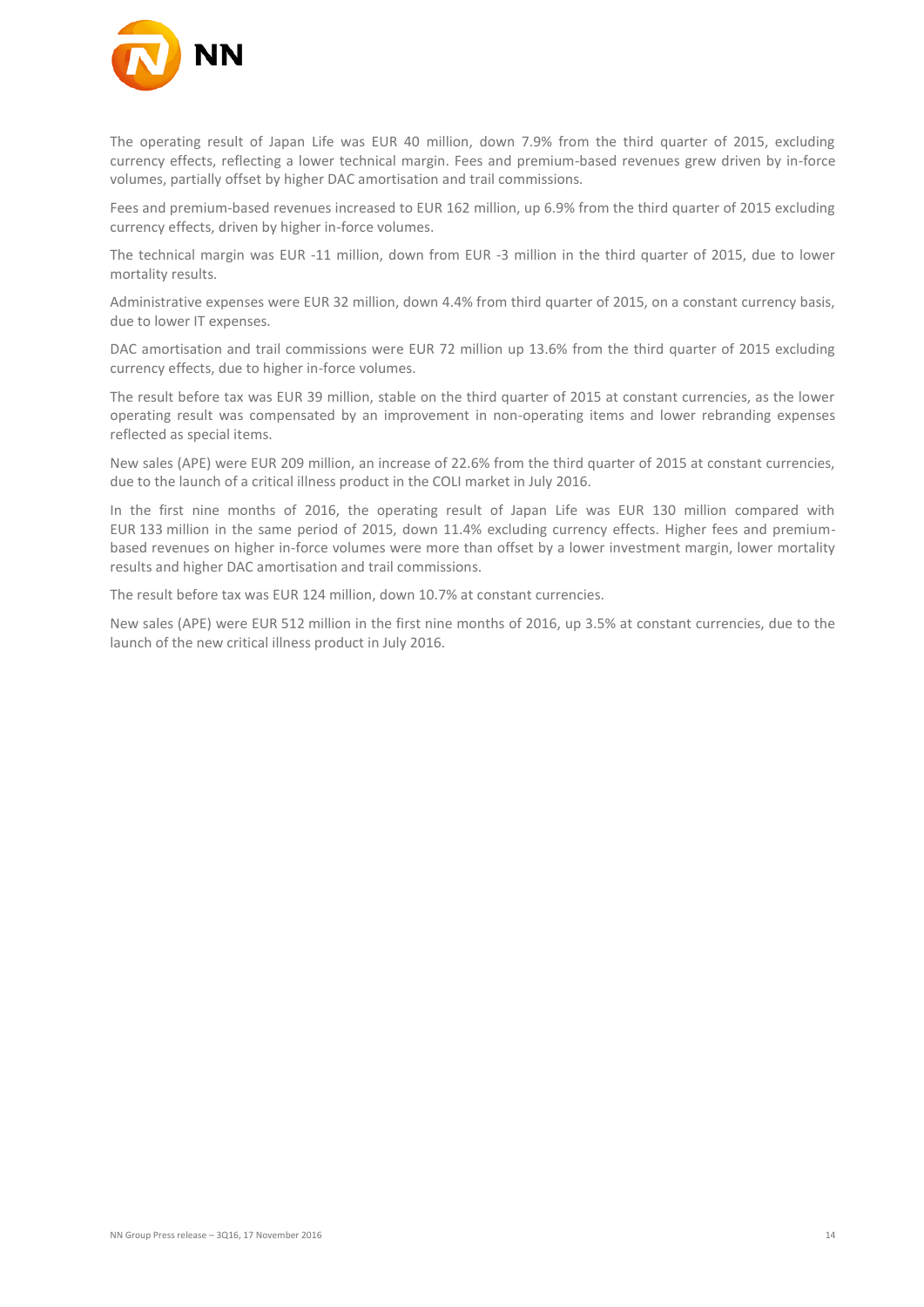

### **Asset Management**

- Total Assets under Management (AuM) increased to EUR 199 billion from EUR 197 billion at the end of the second quarter of 2016 driven by positive market performance and net inflows in Third-Party assets
- Operating result increased to EUR 38 million from EUR 34 million in the third quarter 2015, as lower fees were more than compensated by lower expenses

| In EUR million                                               | 3Q16           | 3Q15        | Change    | 9M16        | 9M15  | Change      |
|--------------------------------------------------------------|----------------|-------------|-----------|-------------|-------|-------------|
| Analysis of results                                          |                |             |           |             |       |             |
| Investment income                                            | $\mathbf{0}$   | $\mathbf 0$ | $-250.7%$ | $\mathbf 0$ | 0     |             |
| Fees                                                         | 119            | 124         | $-3.7%$   | 343         | 377   | $-9.2%$     |
| <b>Operating income</b>                                      | 119            | 124         | $-3.7%$   | 343         | 377   | $-9.1%$     |
| <b>Administrative expenses</b>                               | 81             | 90          | $-9.6%$   | 243         | 269   | $-9.7%$     |
| <b>Operating result</b>                                      | 38             | 34          | 11.8%     | 100         | 108   | $-7.8%$     |
| Non-operating items                                          | $-1$           | $\mathbf 0$ |           | $-1$        | 0     |             |
| of which gains/losses and impairments                        | $-1$           | 0           |           | $-1$        | 0     |             |
| of which revaluations                                        | $\mathbf 0$    | 0           |           | 0           | 0     |             |
| of which market & other impacts                              | $\mathbf{0}$   | 0           |           | 0           | 0     |             |
| Special items before tax                                     | $-1$           | $-3$        |           | $-3$        | $-18$ |             |
| Result on divestments                                        | $\overline{0}$ | $\mathbf 0$ |           | $\mathbf 0$ | 0     |             |
| <b>Result before tax</b>                                     | 36             | 31          | 16.2%     | 95          | 90    | 5.4%        |
| Taxation                                                     | 10             | 8           | 27.1%     | 24          | 24    | 2.0%        |
| Minority interests                                           | $\mathbf{0}$   | 0           |           | $\mathbf 0$ | 0     |             |
| <b>Net result</b>                                            | 27             | 24          | 12.8%     | 71          | 67    | 6.7%        |
|                                                              |                |             |           |             |       |             |
| <b>Key figures</b>                                           |                |             |           |             |       |             |
| Total administrative expenses                                | 81             | 90          | $-9.6%$   | 243         | 269   | $-9.7%$     |
| Cost/income ratio (Administrative expenses/Operating income) | 68.0%          | 72.6%       |           | 70.9%       | 71.4% |             |
| Net inflow Assets under Management (in EUR billion)          | $\mathbf{0}$   | $-2$        |           | $-3$        | $-5$  |             |
| Assets under Management <sup>4)8)</sup>                      | 199            | 190         | 5.0%      | 199         | 190   | 5.0%        |
| Fees/average Assets under Management (in bps)                | 24             | 26          |           | 24          | 25    |             |
| Allocated equity (end of period) <sup>9)</sup>               | 395            | 404         | $-2.3%$   | 395         | 404   | $-2.3%$     |
| Net operating ROE <sup>9)</sup>                              | 28.4%          | 25.2%       |           | 24.7%       | 27.0% |             |
| Employees (internal FTEs, end of period)                     | 1,129          | 1,188       | $-4.9%$   | 1,129       | 1,188 | $-4.9%$     |
|                                                              |                |             |           |             |       |             |
|                                                              |                |             |           |             |       |             |
| In EUR billion                                               | 3Q16           | 3Q15        | Change    | 9M16        | 9M15  | Change      |
| AuM roll-forward <sup>8)14)</sup>                            |                |             |           |             |       |             |
| <b>Beginning of period</b>                                   | 197            | 193         | 1.8%      | 187         | 195   | $\mathbf 0$ |
| Net inflow                                                   | $\mathbf 0$    | $-2$        |           | $-3$        | $-5$  |             |
| Acquisition / Divestments                                    | $\mathbf{0}$   | 0           |           | 0           | 0     |             |
| Market performance (incl. FX impact) and Other               | $\overline{2}$ | $^{-1}$     |           | 16          | $-1$  |             |
| <b>End of period</b>                                         | 199            | 190         | 5.0%      | 199         | 190   | $\mathbf 0$ |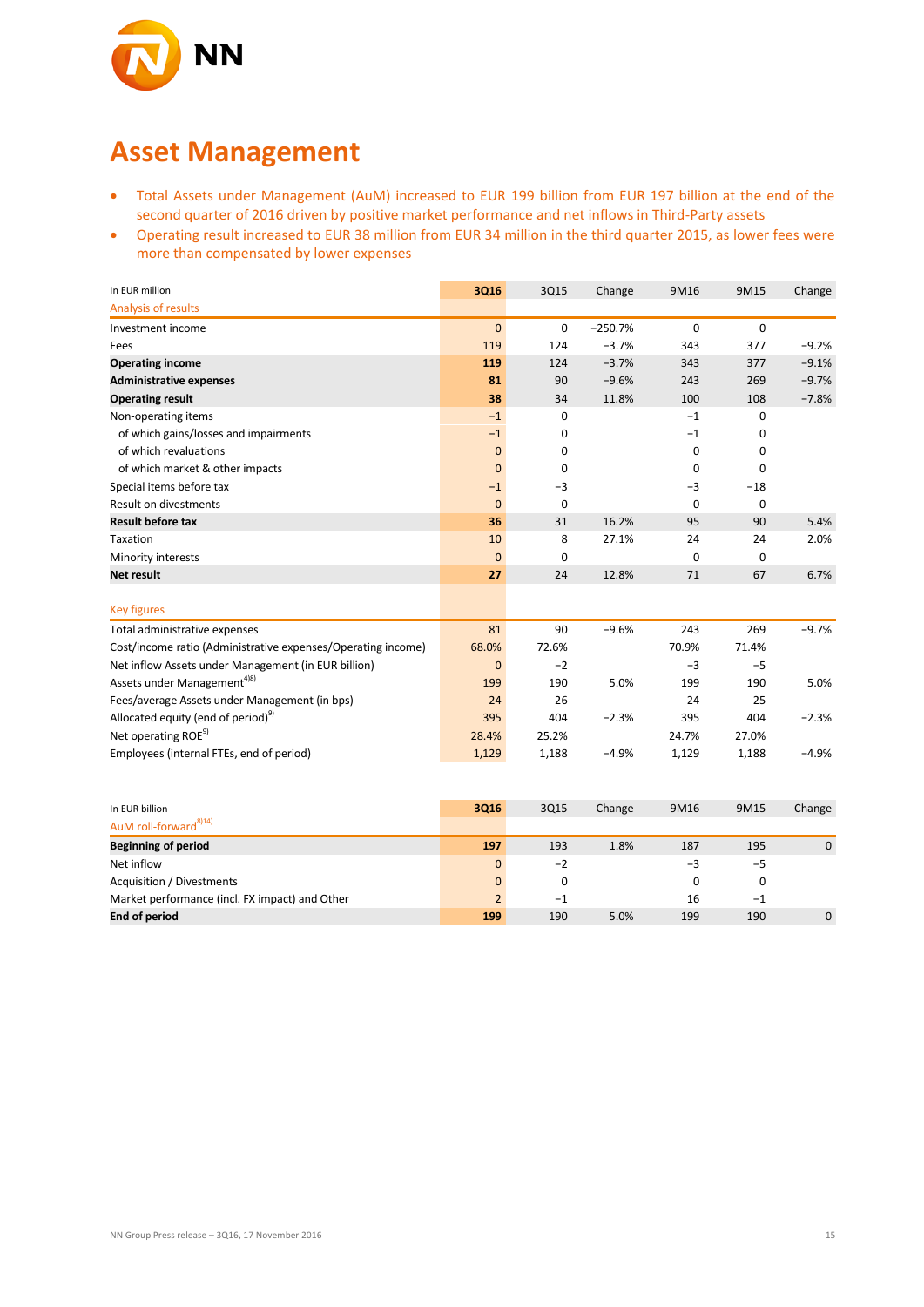

Total Assets under Management (AuM) at Asset Management were EUR 199 billion at the end of the third quarter of 2016, up from EUR 197 billion at the end of the second quarter of 2016. The increase reflects a positive market impact of EUR 2.4 billion mainly as a result of lower interest rates increasing the value of fixed income assets, partly offset by net outflows of EUR 0.1 billion. Net inflows in Third-Party assets of EUR 0.6 billion, mainly in the Institutional business, were more than offset by net outflows in Other Affiliated Business (EUR 0.5 billion) and Proprietary assets (EUR 0.2 billion).

The third quarter operating result increased to EUR 38 million from EUR 34 million in the third quarter of 2015 due to a decrease in expenses partly offset by lower fees.

Fees were EUR 119 million, down 3.7% from the third quarter of 2015, reflecting a movement towards lower margin AuM.

Administrative expenses decreased to EUR 81 million from EUR 90 million in the third quarter of 2015 mainly reflecting lower staff-related expenses and lower project costs.

The result before tax increased to EUR 36 million in the third quarter of 2016 from EUR 31 million in the third quarter of 2015, reflecting the higher operating result and lower special items related to rebranding expenses.

In the first nine months of 2016, the operating result of Asset Management was EUR 100 million, down 7.8% from the same period of 2015. Lower average AuM as well as a movement towards lower margin AuM led to lower fee income, which was only partly offset by a decrease in administrative expenses.

The result before tax in the first nine months of 2016 increased to EUR 95 million from EUR 90 million in the same period of 2015 primarily due to lower special items related to rebranding expenses, which compensated the lower operating result.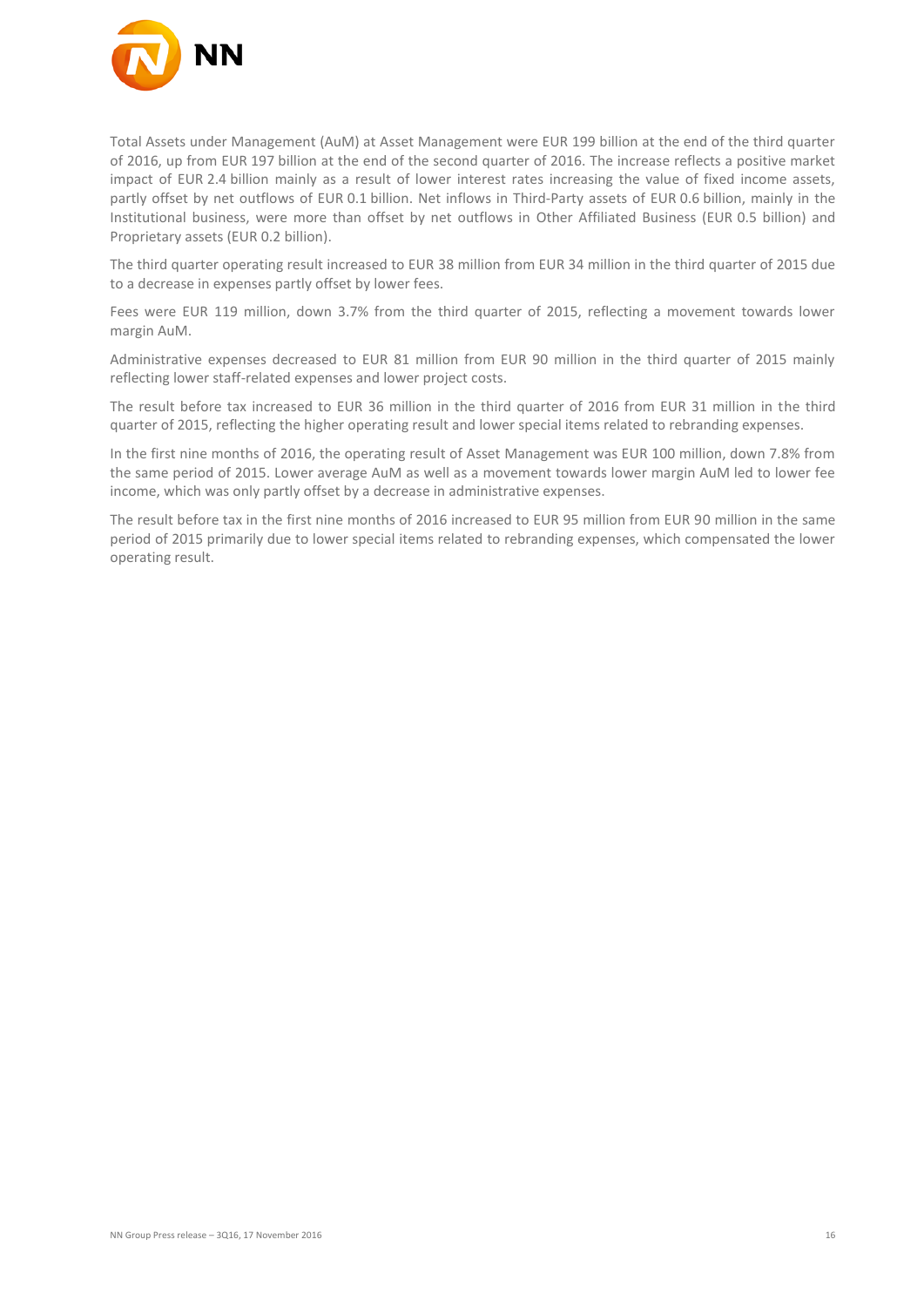

# **Other**

- Operating result improved to EUR -11 million from EUR -23 million in the third quarter of 2015 supported by lower holding expenses, while the results last year included an addition to the technical provisions of a legacy entity
- NN Bank operating result increased 8.6% to EUR 17 million, reflecting a higher interest margin partly offset by higher expenses to support the bank's continued growth

| In EUR million                                                       | 3Q16           | 3Q15           | Change    | 9M16         | 9M15         | Change    |
|----------------------------------------------------------------------|----------------|----------------|-----------|--------------|--------------|-----------|
| Analysis of results                                                  |                |                |           |              |              |           |
| Interest on hybrids and debt                                         | $-26$          | $-27$          |           | $-77$        | $-78$        |           |
| Investment income and fees                                           | 14             | 16             | $-12.0%$  | 41           | 47           | $-11.3%$  |
| Holding expenses                                                     | $-16$          | $-21$          |           | $-41$        | $-53$        |           |
| Amortisation of intangible assets                                    | $-2$           | $-2$           |           | $-5$         | $-5$         |           |
| <b>Holding result</b>                                                | $-30$          | $-34$          |           | $-81$        | $-90$        |           |
| Operating result reinsurance business                                | $\overline{2}$ | 4              | $-50.7%$  | 14           | 17           | $-20.4%$  |
| Operating result NN Bank                                             | 17             | 15             | 8.6%      | 47           | 26           | 77.4%     |
| Other results                                                        | $\mathbf{0}$   | $-9$           |           | $\mathbf{1}$ | $-4$         |           |
| <b>Operating result</b>                                              | $-11$          | $-23$          |           | $-20$        | $-50$        |           |
| Non-operating items                                                  | $-1$           | $\overline{2}$ |           | $-4$         | 13           | $-134.4%$ |
| of which gains/losses and impairments                                | $\overline{3}$ | $\overline{2}$ | 38.9%     | 6            | 13           | $-58.4%$  |
| of which revaluations                                                | $-4$           | 0              |           | $-10$        | $-1$         |           |
| of which market & other impacts                                      | $\mathbf{0}$   | 0              |           | 0            | $\mathbf 0$  |           |
| Special items before tax                                             | $-2$           | 0              |           | $-7$         | $\mathbf 0$  |           |
| <b>Result on divestments</b>                                         | $\overline{0}$ | $\mathbf 0$    | $-100.0%$ | $\mathbf 0$  | $\mathbf 0$  |           |
| <b>Result before tax</b>                                             | $-14$          | $-21$          |           | $-31$        | $-38$        |           |
| Taxation                                                             | 6              | $-7$           |           | 5            | $-11$        |           |
| Minority interests                                                   | $\mathbf{0}$   | $\mathbf 0$    |           | 0            | $\mathbf 0$  |           |
| <b>Net result</b>                                                    | $-20$          | $-14$          |           | $-36$        | $-27$        |           |
|                                                                      |                |                |           |              |              |           |
| <b>Key figures</b>                                                   |                |                |           |              |              |           |
| Total administrative expenses                                        | 61             | 63             | $-4.5%$   | 175          | 176          | $-0.5%$   |
| of which reinsurance business                                        | $\overline{4}$ | 3              | 34.3%     | 11           | 8            | 32.8%     |
| of which NN Bank                                                     | 41             | 35             | 15.3%     | 123          | 109          | 13.3%     |
| of which corporate/holding                                           | 16             | 25             | $-36.6%$  | 41           | 59           | $-30.6%$  |
| NN Bank common equity Tier 1 ratio phased in <sup>12)</sup>          | 14.1%          | 13.8%          |           | 14.1%        | 13.8%        |           |
| NN Bank BIS ratio phased in <sup>12)</sup>                           | 15.9%          | 15.8%          |           | 15.9%        | 15.8%        |           |
| Total assets NN Bank <sup>4)</sup>                                   | 14             | 11             | 23.2%     | 14           | 11           | 23.2%     |
| Net operating ROE NN Bank <sup>13)</sup>                             | 10.6%          | 10.7%          |           | 10.1%        | 6.6%         |           |
| Total provisions for insurance and investment contracts <sup>4</sup> | $\overline{0}$ | $\mathbf{1}$   | $-71.1%$  | 0            | $\mathbf{1}$ | $-71.1%$  |
| Employees (internal FTEs, end of period)                             | 1,759          | 1,793          | $-1.9%$   | 1,759        | 1,793        | $-1.9%$   |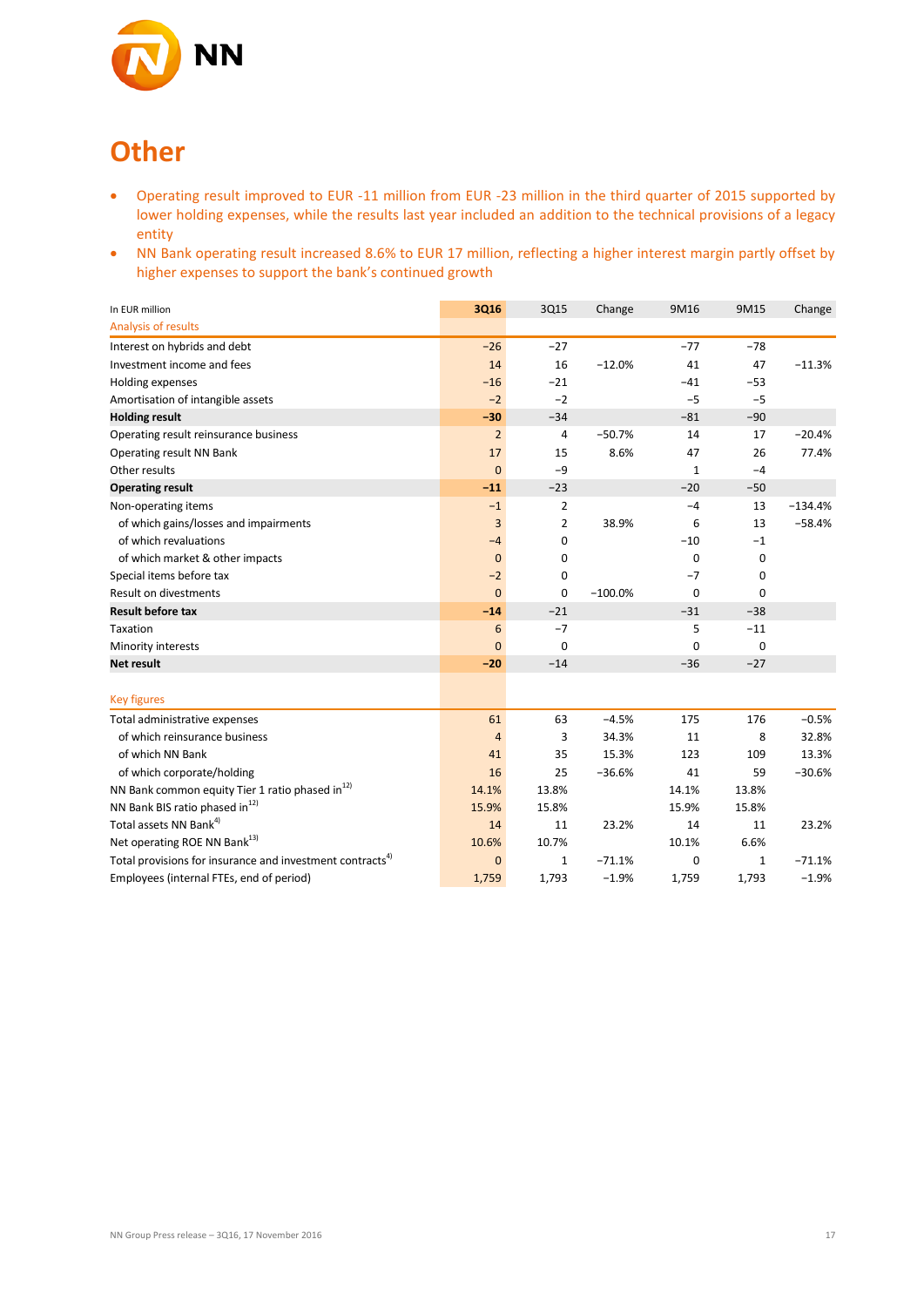

The operating result of the segment Other improved to EUR -11 million from EUR -23 million in the third quarter of 2015, which was impacted by a EUR 6 million addition to the technical provisions of a legacy entity. The current quarter result was supported by lower holding expenses.

The holding result improved to EUR -30 million from EUR -34 million in the third quarter of 2015, mainly driven by lower holding expenses due to lower staff and IT costs as well as timing effects.

The operating result of the reinsurance business decreased to EUR 2 million from EUR 4 million in the third quarter of 2015 due to lower underwriting results.

The operating result of NN Bank increased to EUR 17 million from EUR 15 million in the third quarter of 2015, reflecting a higher interest margin, partly offset by higher administrative expenses to support the bank's continued growth.

The result before tax of the segment Other was EUR -14 million versus EUR -21 million in the third quarter of 2015, as the higher operating result was partly offset by lower non-operating items.

The operating result of the segment Other for the first nine months of 2016 improved to EUR -20 million from EUR -50 million in the same period last year mainly driven by the higher operating result of NN Bank and lower holding expenses.

NN Bank's operating result for the first nine months of 2016 increased to EUR 47 million from EUR 26 million in the same period last year. The expansion of its mortgage and customer savings activities led to a higher interest margin, partly offset by higher administrative expenses supporting the bank's growth.

The result before tax for the first nine months of 2016 was EUR -31 million compared with EUR -38 million in the same period last year. The improved operating result in the first nine months of 2016 was offset by lower nonoperating items and higher special items reflecting restructuring expenses in the holding company.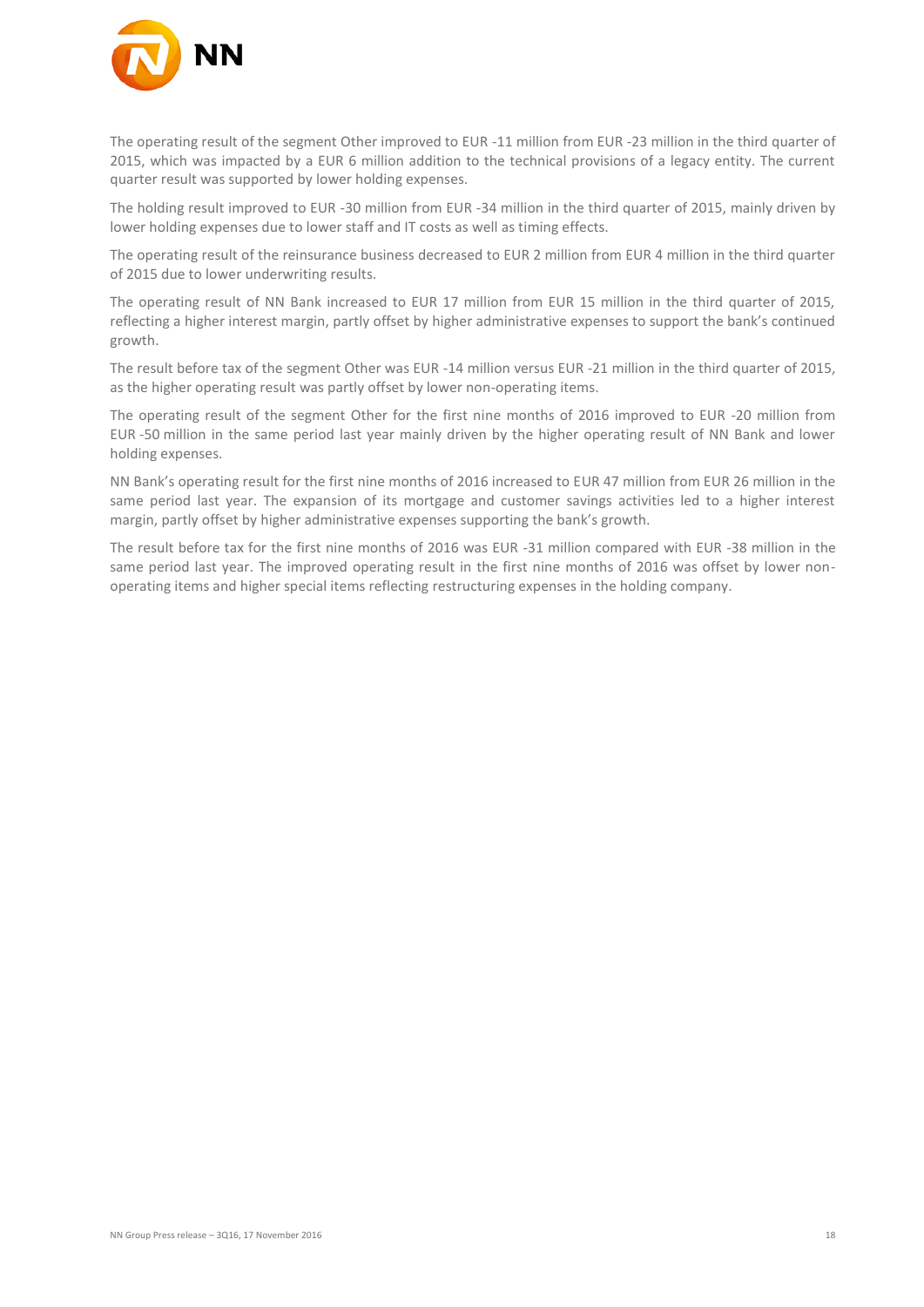

# **Japan Closed Block VA**

- Result before tax was EUR -13 million compared with EUR -64 million in the third quarter of 2015, reflecting a lower hedge-related loss
- Portfolio run-off resulted in a 6.0% decrease in the number of policies compared with the second quarter of 2016

| In EUR million                           | 3Q16           | 3Q15        | Change   | 9M16        | 9M15        | Change   |
|------------------------------------------|----------------|-------------|----------|-------------|-------------|----------|
| Analysis of results                      |                |             |          |             |             |          |
| Investment margin                        | $-1$           | $\mathbf 0$ |          | $-2$        | $\mathbf 0$ |          |
| Fees and premium-based revenues          | 14             | 23          | $-37.3%$ | 43          | 74          | $-41.5%$ |
| Technical margin                         | $\mathbf{0}$   | $\mathbf 0$ |          | 0           | 0           |          |
| Operating income non-modelled business   | $\mathbf{0}$   | 0           |          | $\mathbf 0$ | $\mathbf 0$ | 233.8%   |
| <b>Operating income</b>                  | 14             | 23          | $-39.0%$ | 42          | 74          | $-43.7%$ |
| Administrative expenses                  | 4              | 4           | $-4.7%$  | 12          | 14          | $-14.3%$ |
| DAC amortisation and trail commissions   | $\overline{2}$ | 2           | $-29.6%$ | 5           | 8           | $-34.7%$ |
| <b>Expenses</b>                          | 6              | 6           | $-13.8%$ | 17          | 22          | $-21.7%$ |
| <b>Operating result</b>                  | 8              | 16          | $-49.1%$ | 24          | 52          | $-53.0%$ |
| Non-operating items                      | $-21$          | $-80$       |          | $-134$      | $-56$       |          |
| of which gains/losses and impairments    | $\mathbf{0}$   | 0           |          | 0           | 0           |          |
| of which revaluations                    | $\overline{0}$ | 0           |          | 0           | $\mathbf 0$ |          |
| of which market & other impacts          | $-21$          | -80         |          | $-134$      | $-56$       |          |
| Special items before tax                 | $\mathbf{0}$   | 0           |          | 0           | 0           |          |
| <b>Result on divestments</b>             | $\overline{0}$ | 0           |          | 0           | $\mathbf 0$ |          |
| <b>Result before tax</b>                 | $-13$          | $-64$       |          | $-110$      | $-4$        |          |
| Taxation                                 | $-3$           | $-19$       |          | $-27$       | $-17$       |          |
| Minority interests                       | $\mathbf{0}$   | $\mathbf 0$ |          | 0           | $\mathbf 0$ |          |
| <b>Net result</b>                        | $-9$           | $-44$       |          | $-83$       | 13          |          |
|                                          |                |             |          |             |             |          |
| Key figures <sup>14)</sup>               |                |             |          |             |             |          |
| Allocated equity <sup>9)</sup>           | 627            | 963         | $-34.8%$ | 627         | 963         | $-34.8%$ |
| Account value                            | 8,699          | 10,217      | $-14.9%$ | 8,699       | 10,217      | $-14.9%$ |
| Net Amount at Risk                       | 917            | 379         |          | 917         | 379         |          |
| <b>IFRS Reserves</b>                     | 1,176          | 688         | 71.1%    | 1,176       | 688         | 71.1%    |
| Number of policies                       | 163,450        | 219,824     | $-25.6%$ | 163,450     | 219,824     | $-25.6%$ |
| Employees (internal FTEs, end of period) | 51             | 104         | $-51.0%$ | 51          | 104         | $-51.0%$ |

Note: For data in constant currencies, refer to the 'NN Group Financial Supplement: 2.8.1 Analysis of results: Japan Closed block VA – Excluding currency effects'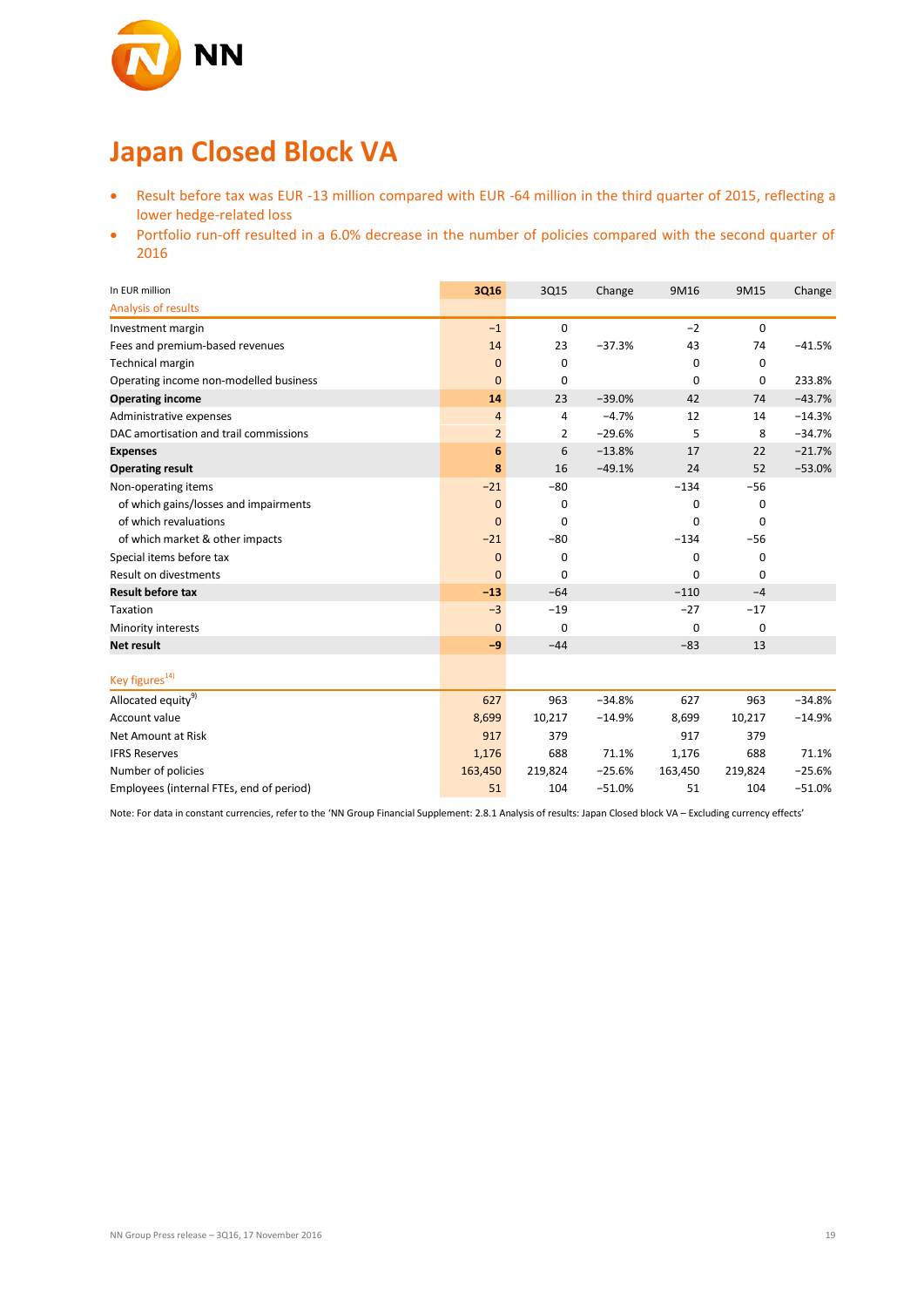

The result before tax of Japan Closed Block VA was EUR -13 million compared with EUR -64 million in the third quarter of 2015, reflecting a lower hedge-related loss. The operating result decreased to EUR 8 million from EUR 16 million in the third quarter of 2015, as fees and premium-based revenues declined due to the run-off of the portfolio.

Fees and premium-based revenues were EUR 14 million, down 47.2% from the third quarter of 2015 excluding currency effects, mainly due to a lower account value reflecting a decreasing number of policies.

Market and other impacts were EUR -21 million compared with EUR -80 million in the third quarter of 2015, reflecting a lower hedge-related loss.

The Net Amount at Risk in the Japan Closed Block VA increased to EUR 917 million from EUR 379 million in the third quarter of 2015 and decreased from EUR 1,021 million in the second quarter of 2016, primarily as a result of equity markets movements.

In the first nine months of 2016 the result before tax decreased to EUR -110 million from EUR -4 million in the same period last year. The first nine months of 2016 included a EUR 124 million hedge-related loss due to higher market volatility and a EUR 16 million technical provision increase following a refinement of lapse assumptions. The first nine months of 2015 benefited from a EUR 12 million reserve release from higher lapse assumptions of out-of-the-money policies.

In the first nine month of 2016 the operating result was EUR 24 million compared with EUR 52 million in the same period last year, down 57.7% excluding currency impacts, mainly reflecting the continuing run-off of the portfolio.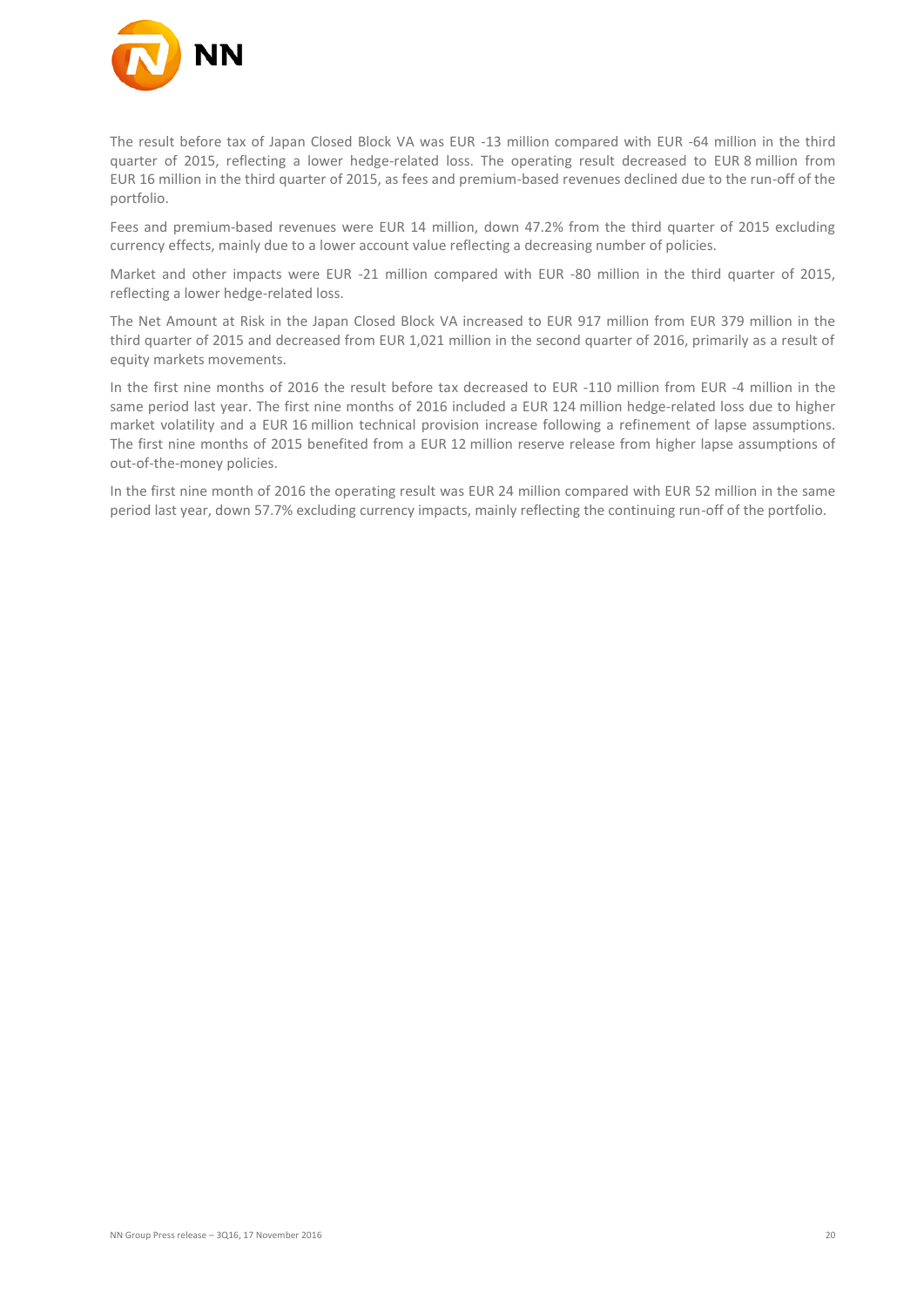

## **Consolidated Balance Sheet**

- Total assets of NN Group remain broadly stable at EUR 177.5 billion compared with the second quarter of 2016
- Shareholders' equity increased by EUR 0.2 billion to EUR 25.5 billion reflecting the third-quarter net result of EUR 0.4 billion partly offset by the EUR 0.1 billion cash part of the 2016 interim dividend and EUR 0.1 billion of share buybacks

| in EUR million                                        | 30 Sep 16 | 30 Jun 16 | 31 Dec 15 |                                                            | 30 Sep 16 | 30 Jun 16 | 31 Dec 15 |
|-------------------------------------------------------|-----------|-----------|-----------|------------------------------------------------------------|-----------|-----------|-----------|
|                                                       |           |           |           |                                                            |           |           |           |
| <b>Assets</b>                                         |           |           |           | <b>Equity and liabilities</b>                              |           |           |           |
| Cash and cash equivalents                             | 9,131     | 9,894     | 7,436     | Shareholders' equity (parent)                              | 25,470    | 25,254    | 20,469    |
| Financial assets at fair value through profit or loss |           |           |           | Minority interests                                         | 9         | 10        | 9         |
| - investments for risk of policyholders               | 31,485    | 31,623    | 35,154    | Undated subordinated notes                                 | 986       | 986       | 986       |
| - non-trading derivatives                             | 6,809     | 7,266     | 4,656     | <b>Total equity</b>                                        | 26,465    | 26,250    | 21,464    |
| - designated as at fair value through profit or loss  | 1,308     | 1,321     | 443       | Subordinated loans                                         | 2,288     | 2,289     | 2,290     |
| Available-for-sale investments                        |           |           |           | Debt securities issued                                     | 597       | 597       | 597       |
| - debt securities                                     | 76,748    | 76.678    | 67,553    | Other borrowed funds                                       | 7,952     | 8,198     | 6.785     |
| - equity securities                                   | 7,007     | 6,595     | 6,840     | Insurance and investment contracts                         |           |           |           |
| Loans                                                 | 34,533    | 33,649    | 31,013    | - life insurance provisions                                | 84,240    | 84,325    | 75,827    |
| Reinsurance contracts                                 | 251       | 258       | 236       | - non-life insurance provisions                            | 3,666     | 3,764     | 3,509     |
| Associates and joint ventures                         | 2,537     | 2,450     | 2,197     | - provision for risk of policyholders                      | 31,558    | 31,704    | 35,212    |
| Real estate investments                               | 1,913     | 1,802     | 1,564     | - other                                                    | 703       | 734       | 1,436     |
| Property and equipment                                | 84        | 83        | 86        | Customer deposits and other funds on deposit               | 9,682     | 9,257     | 8,034     |
| Intangible assets                                     | 346       | 341       | 351       | Financial liabilities at fair value through profit or loss |           |           |           |
| Deferred acquisition costs                            | 1,699     | 1,696     | 1,531     | - non-trading derivatives                                  | 2,472     | 2,557     | 1,701     |
| Assets held for sale                                  | 961       | 985       | $\Omega$  | Liabilities held for sale                                  | 709       | 726       | $\cap$    |
| Other assets                                          | 2,710     | 3,215     | 3,092     | Other liabilities                                          | 7,190     | 7,455     | 5,297     |
|                                                       |           |           |           | <b>Total liabilities</b>                                   | 151,057   | 151,606   | 140,688   |
| <b>Total assets</b>                                   | 177,522   | 177,856   | 162,152   | <b>Total equity and liabilities</b>                        | 177,522   | 177,856   | 162,152   |

## **Assets**

#### **Cash and cash equivalents**

Cash and cash equivalents decreased by EUR 0.8 billion to EUR 9.1 billion as part of the cash position has been invested in short term credits, reported as available-for-sale investments.

#### **Non-trading derivatives**

Non-trading derivatives decreased by EUR 0.5 billion to EUR 6.8 billion, reflecting the unwinding of interest rate swaps related to the Dutch investment portfolio.

#### **Loans**

Loans increased by EUR 0.9 billion to EUR 34.5 billion reflecting an increase in the Dutch mortgages portfolio and deposits.

#### **Assets and Liabilities held for sale**

Assets and Liabilities held for sale reflect the balance sheet items of Mandema & Partners as a result of the announced sale and NN Re Ireland which signed a portfolio transfer agreement with Canada Life International Re Limited in October 2016.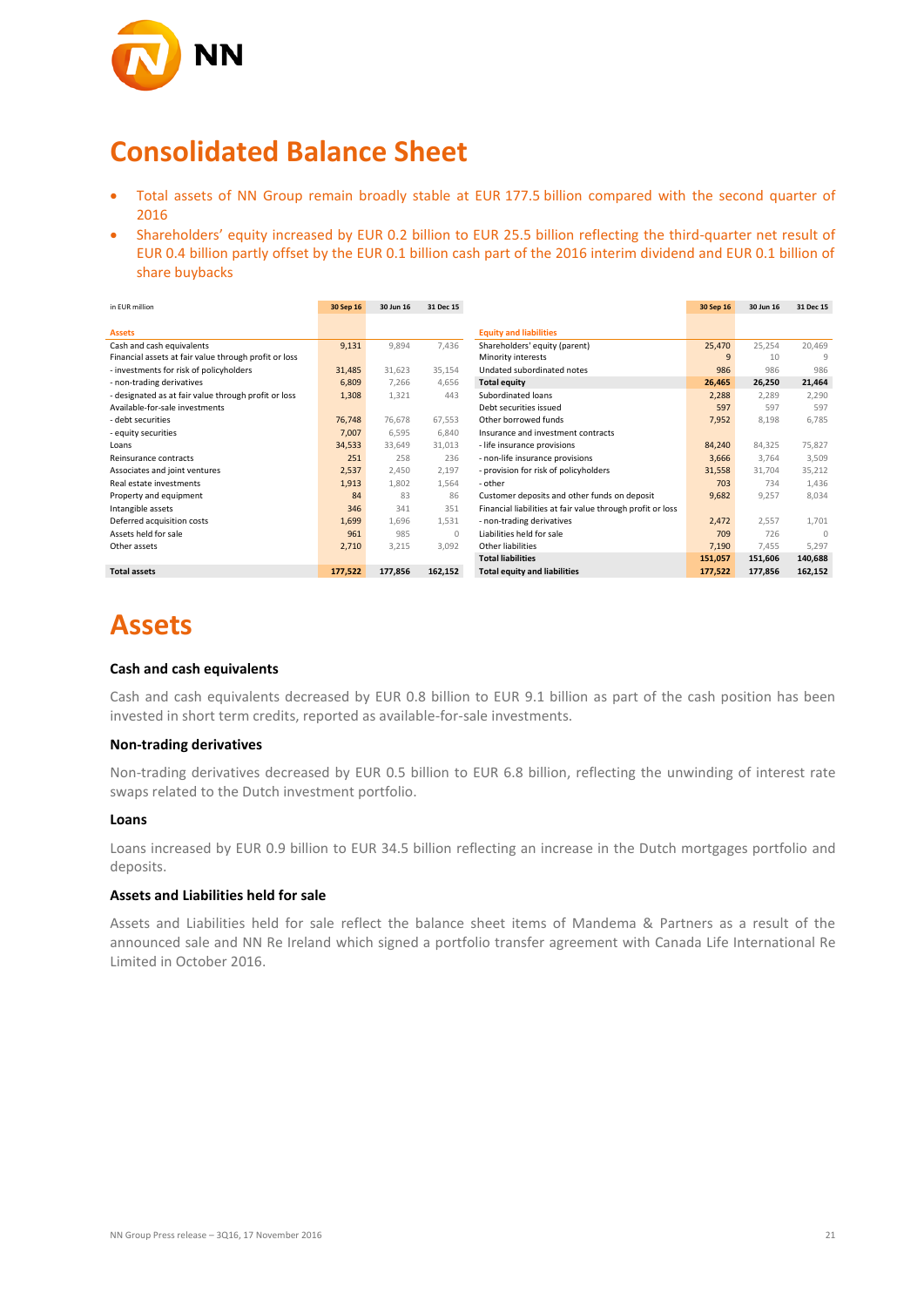

# **Equity**

Shareholders' equity increased by EUR 0.2 billion to EUR 25.5 billion at the end of the third quarter of 2016, reflecting the EUR 0.4 billion net result partly offset by the EUR 0.1 billion cash part of the 2016 interim dividend and EUR 0.1 billion of share buybacks executed in the third quarter.

Changes in Shareholders' equity for the current quarter, the first nine months and the previous full year were as follows:

| in EUR million                                                       | 3Q16           | 9M16     | <b>FY15</b> |
|----------------------------------------------------------------------|----------------|----------|-------------|
|                                                                      |                |          |             |
| Shareholders' equity beginning of period                             | 25,254         | 20,469   | 20,355      |
| Net result for the period                                            | 436            | 1,041    | 1,565       |
| Unrealised revaluations available-for-sale investments and other     | 64             | 5,282    | $-720$      |
| Realised gains/losses transferred to the profit and loss account     | $-151$         | $-238$   | $-345$      |
| Change in cash flow hedge reserve                                    | 91             | 1,517    | $-435$      |
| Deferred interest crediting to life policyholders                    | 31             | $-1,942$ | 644         |
| Share of other comprehensive income of associates and joint ventures | $\overline{2}$ | 2        | 9           |
| Exchange rate differences                                            | $-6$           | 183      | 188         |
| Remeasurement of the net defined benefit asset/liability             | $-9$           | $-50$    | 28          |
| Capital contributions and change in share capital                    | $\mathbf{0}$   | $\Omega$ | 57          |
| Dividend                                                             | $-113$         | $-298$   | $-251$      |
| Purchase/sale treasury shares                                        | $-131$         | $-448$   | $-597$      |
| Employee stock option & share plans                                  | $\overline{2}$ | $-14$    | 5           |
| Coupon on undated subordinated notes                                 | $\mathbf{0}$   | $-34$    | $-34$       |
| <b>Total changes</b>                                                 | 216            | 5,001    | 114         |
| Shareholders' equity end of period                                   | 25,470         | 25,470   | 20,469      |

The composition of Total equity at the end of the current quarter, at the end of the second quarter and at the end of the previous year was as follows:

| in EUR million                                               | 30 Sep 16 | 30 Jun 16 | 31 Dec 15 |
|--------------------------------------------------------------|-----------|-----------|-----------|
|                                                              |           |           |           |
| Share capital                                                | 40        | 40        | 40        |
| Share premium                                                | 12,153    | 12,153    | 12,153    |
| Revaluation reserve available-for-sale investments and other | 7,366     | 7,427     | 4,292     |
| Cash flow hedge reserve                                      | 5,546     | 5,455     | 4,029     |
| Currency translation reserve                                 | 198       | 196       | $-24$     |
| Net defined benefit asset/liability remeasurement reserve    | $-140$    | $-131$    | $-90$     |
| Retained earnings and other reserves                         | 307       | 114       | 69        |
| Shareholders' equity (parent)                                | 25,470    | 25,254    | 20,469    |
| Minority interests                                           | 9         | 10        | 9         |
| Undated subordinated notes                                   | 986       | 986       | 986       |
| <b>Total equity</b>                                          | 26,465    | 26,250    | 21,464    |
|                                                              |           |           |           |
| Shareholders' equity per share in EUR                        | 78        | 77        | 62        |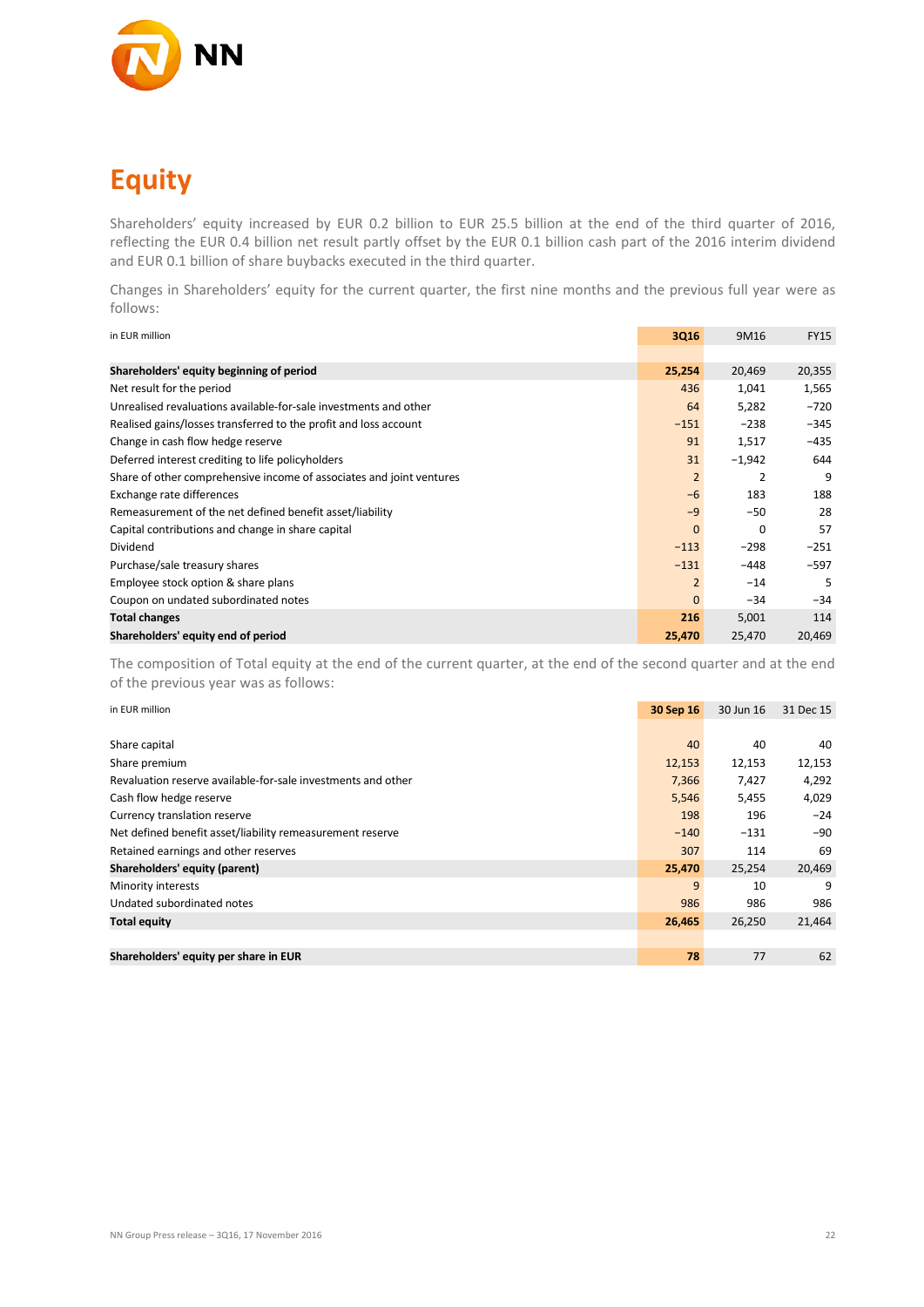

## **Capital Management**

- Solvency II ratio of NN Group decreased to 236% from 252% at the end of the second quarter of 2016 primarily due to market impacts
- Free cash flow to the holding in the third quarter of 2016 was EUR 298 million, driven by dividends mainly from Dutch units
- Cash capital position at the holding company increased to EUR 2.4 billion
- The EUR 500 million share buyback programme has been suspended following NN Group's intended offer for Delta Lloyd; the remaining outstanding amount of EUR 333 million continues to be deducted from Solvency II Own Funds as at 30 September 2016
- The previously announced share buybacks to neutralise stock dividends will continue as planned

### **Solvency II**

| in EUR million                              | 30 Sep 16    | 30 Jun 16 |
|---------------------------------------------|--------------|-----------|
| Basic Own Funds                             | 15,255       | 15,912    |
| Non-available Own Funds                     | 1,382        | 1,436     |
| Non-eligible Own Funds                      | $\mathbf{0}$ | $\Omega$  |
| Eligible Own Funds (a)                      | 13,873       | 14,476    |
| of which Tier 1 Unrestricted                | 9,173        | 10,174    |
| of which Tier 1 Restricted                  | 1,929        | 1,983     |
| of which Tier 2                             | 1,054        | 1,039     |
| of which Tier 3                             | 631          | 273       |
| of which non-solvency II regulated entities | 1,086        | 1,007     |
| <b>Solvency Capital Requirements (b)</b>    | 5,871        | 5,735     |
| of which non-solvency II regulated entities | 476          | 455       |
| NN Group Solvency II ratio $(a/b)^{1}$      | 236%         | 252%      |
| NN Life Solvency II ratio <sup>1)</sup>     | 211%         | 239%      |

The NN Group Solvency II ratio decreased to 236% at the end of the third quarter of 2016 from 252% at the end of the second quarter of 2016 mainly due to an increase of credit spreads on highly rated government bonds and a decrease of credit spreads on corporate bonds. This was partly offset by operating return and positive equity revaluations. In light of the intended offer for Delta Lloyd, the EUR 500 million share buyback programme has been suspended for an amount of EUR 333 million. This remaining outstanding amount of EUR 333 million continues to be deducted from Solvency II Own Funds as at 30 September 2016.

The NN Life Solvency II ratio decreased to 211% from 239% at the end of the second quarter of 2016, mainly due to the aforementioned credit spread movements and a EUR 150 million dividend paid to the holding company, partly offset by positive equity revaluations.

NN Group intends to refinance the EUR 0.8 billion of hybrid loans outstanding with ING Group, which are currently grandfathered as Tier 1 capital under Solvency II. These hybrid loans, should they remain outstanding, will cease to be grandfathered as Solvency II capital from 1 January 2017.

## **Cash capital position at the holding company**

| in EUR million                                                                       | 3Q16         | 9M16     |
|--------------------------------------------------------------------------------------|--------------|----------|
| <b>Beginning of period</b>                                                           | 2,337        | 1,953    |
| Cash divestment proceeds                                                             | $\mathbf{0}$ | $\Omega$ |
| Dividends from subsidiaries <sup>15)</sup>                                           | 320          | 1,241    |
| Capital injections into subsidiaries <sup>16)</sup>                                  | $\mathbf{0}$ | $-8$     |
| Other $17)$                                                                          | $-22$        | $-38$    |
| Free cash flow to the holding $^{18)}$                                               | 298          | 1,195    |
| Acquisitions                                                                         | $\Omega$     | $\Omega$ |
| Capital flow from / (to) shareholders                                                | $-244$       | $-757$   |
| Increase / (decrease) in debt and loans                                              | $\mathbf{0}$ | $\Omega$ |
| <b>End of period</b>                                                                 | 2,391        | 2,391    |
| Note: cash capital is defined as not surrent assets available at the holding company |              |          |

Note: cash capital is defined as net current assets available at the holding company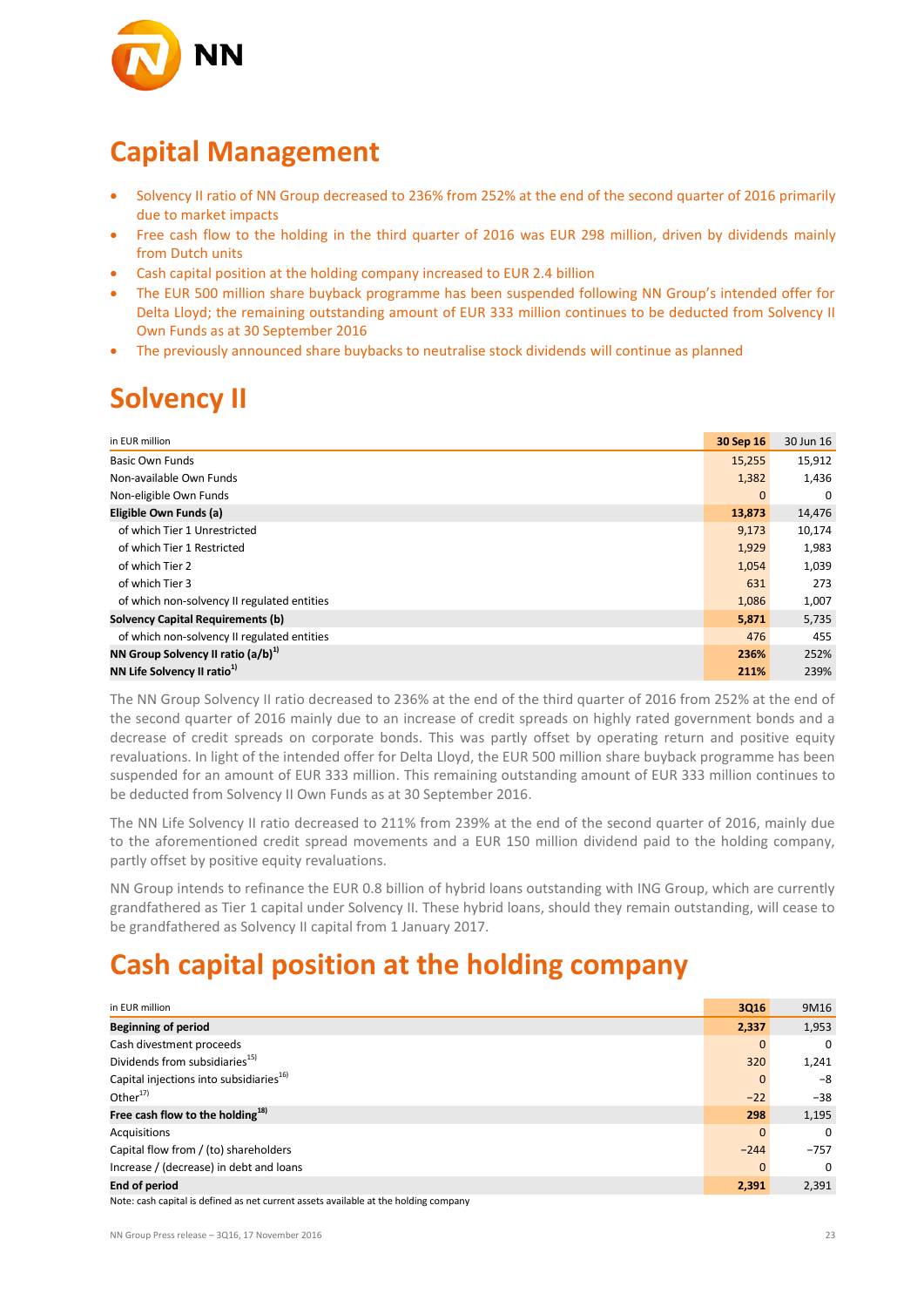

The cash capital position at the holding company increased to EUR 2,391 million at the end of the third quarter of 2016 from EUR 2,337 million at the end of the second quarter of 2016. This increase was driven by EUR 320 million of dividends received from the Dutch insurance units, NN Investment Partners and NN Re Netherlands, partly offset by capital flows to shareholders of EUR 244 million representing the cash part of the 2016 interim dividend (EUR 113 million) and the amount of shares repurchased in the third quarter of 2016 (EUR 131 million).

## **Financial leverage**

| in EUR million                                     | 30 Sep 16 | 30 Jun 16 | 30 Sep 15 |
|----------------------------------------------------|-----------|-----------|-----------|
| Shareholders' equity                               | 25,470    | 25,254    | 20,271    |
| Adjustment for revaluation reserves <sup>19)</sup> | $-11,528$ | $-11,715$ | $-7,349$  |
| Goodwill                                           | $-257$    | $-260$    | $-257$    |
| Minority interests                                 | 9         | 10        | 44        |
| Capital base for financial leverage (a)            | 13,694    | 13,290    | 12,709    |
| Undated subordinated notes <sup>20)</sup>          | 986       | 986       | 986       |
| Subordinated debt                                  | 2,288     | 2,289     | 2,291     |
| Total subordinated debt                            | 3,274     | 3,275     | 3,277     |
| Debt securities issued (financial leverage)        | 398       | 398       | 398       |
| Financial leverage (b)                             | 3,672     | 3,673     | 3,675     |
| Debt securities issued (operational leverage)      | 199       | 199       | 199       |
| <b>Total debt</b>                                  | 3,871     | 3,872     | 3,874     |
| Financial leverage ratio (b/(a+b))                 | 21.1%     | 21.7%     | 22.4%     |
| Fixed-cost coverage ratio <sup>201211</sup>        | 13.0x     | 12.1x     | 13.2x     |

The financial leverage ratio of NN Group decreased to 21.1% at the end of the third quarter of 2016 from 21.7% at the end of the second quarter of 2016. The capital base for financial leverage increased by EUR 404 million mainly due to the third-quarter net result of EUR 436 million and positive equity revaluations, offset by the cash part of the 2016 interim dividend (EUR 113 million) as well as the amount of shares repurchased in the third quarter of 2016 (EUR 131 million).

The fixed-cost coverage ratio improved to 13.0x at the end of the third quarter of 2016 from 12.1x at the end of the second quarter of 2016 (on a last 12-months basis).

### **Interim dividend**

On 9 September 2016, NN Group paid an interim dividend of EUR 0.60 per ordinary share. Approximately 42% of shareholders elected to receive the dividend in ordinary shares. Consequently, 3,086,014 new ordinary shares were issued for the settlement of the stock dividend. The dilutive effect of the stock dividend will be neutralised through the repurchase of shares for an amount of EUR 82 million, equivalent to the value of the stock dividend.

## **Share buyback**

On 26 May 2016, NN Group announced an open market share buyback programme for an amount up to EUR 500 million over a period of 12 months commencing 1 June 2016. Following NN Group's intended offer for Delta Lloyd as announced on 5 October 2016, this share buyback programme has been suspended. Up until the date of the announcement, share buybacks under this programme had been executed for an amount of EUR 167 million. The remaining outstanding amount of EUR 333 million continues to be deducted from Solvency II Own Funds as at 30 September 2016.

In addition to this share buyback programme, NN Group intends to neutralise the dilutive effect of stock dividends. Following payment of the 2015 final dividend on 28 June 2016 and the 2016 interim dividend on 9 September 2016, NN Group will repurchase ordinary shares for an amount of EUR 238 million, equivalent to the value of the stock dividends.

These share buybacks will be executed under the programme by financial intermediaries by 31 May 2017. Shares for an amount of EUR 131 million were repurchased in the third quarter of 2016.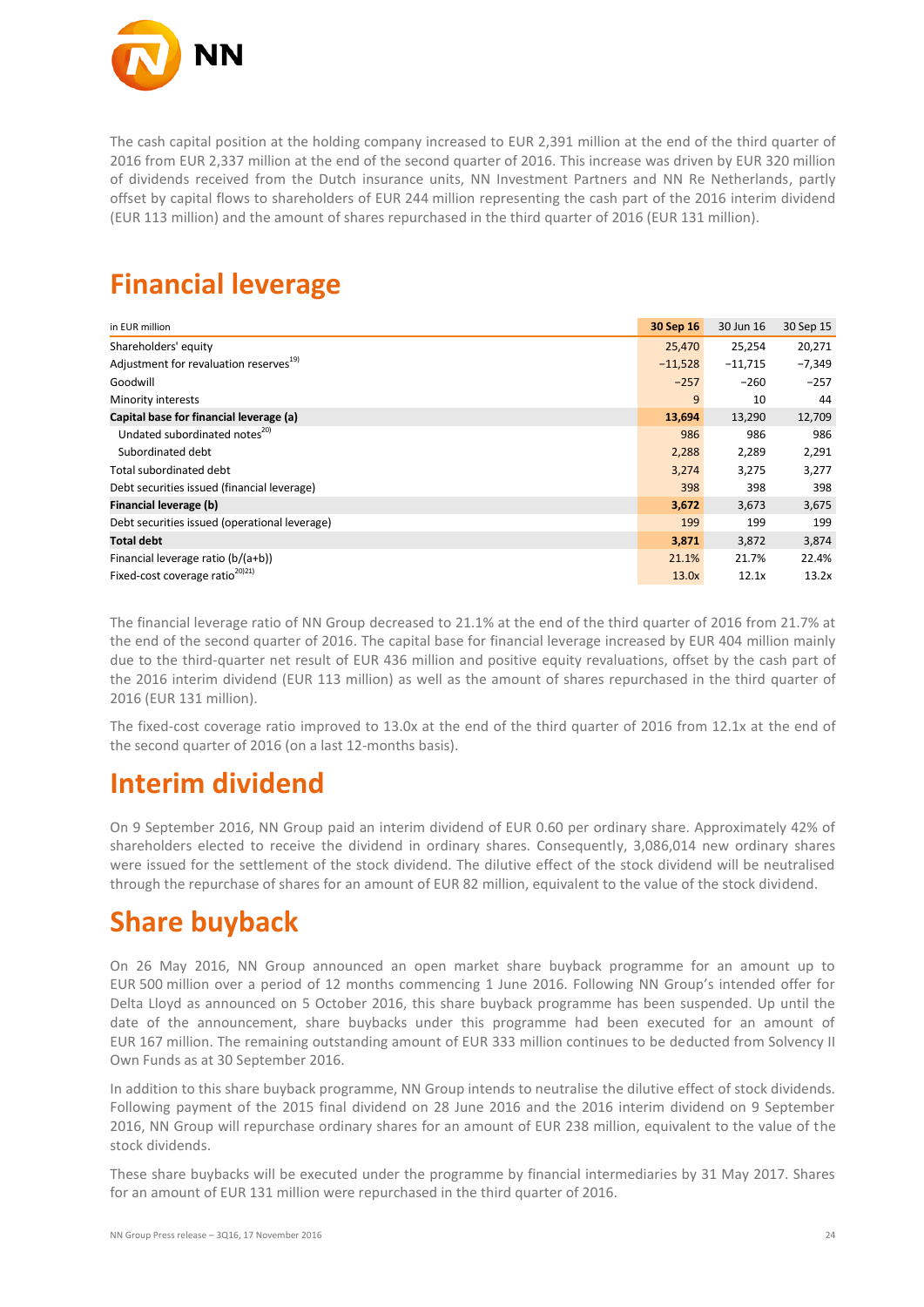

The share buyback programme is being executed within the limitations of the existing authority granted by the AGM on 2 June 2016 and is being performed in compliance with the safe harbour provisions for share buybacks. The shares will be repurchased at a price that does not exceed the last independent trade or the highest current independent bid on Euronext Amsterdam. NN Group intends to cancel all of the shares acquired under the programme.

NN Group reports on the progress of the share buyback programme on its corporate website on a weekly basis [\(www.nn-group.com/Investors.htm\)](http://www.nn-group.com/Investors.htm). The execution of the share buyback programme is subject to NN Group maintaining a robust capital position and overall financial flexibility. NN Group will continue to explore options for deploying excess capital for value creating corporate opportunities, in line with its dividend policy.

### **Share capital**

The total number of NN Group shares outstanding (net of 9,930,131 treasury shares) at 15 November 2016 was 324,921,240.

### **Credit ratings**

On 7 October 2016, Standard & Poor's announced that it had placed the credit ratings of NN Group on 'CreditWatch negative', meaning that Standard & Poor's will assess any offer that NN Group may make for Delta Lloyd over the course of the 90 days following the Standard & Poor's announcement. Upon the completion of their review, Standard & Poor's could either affirm the ratings of NN Group or lower them. On 7 October 2016, Fitch announced that it will not take any rating action as a result of the offer that NN Group may make for Delta Lloyd.

| Credit ratings of NN Group N.V. at 17 November 2016 | <b>Financial Strength Rating</b> | NN Group N.V.<br><b>Counterparty Credit</b><br>Rating |
|-----------------------------------------------------|----------------------------------|-------------------------------------------------------|
| Standard & Poor's                                   | $A+$                             | A-                                                    |
|                                                     | CreditWatch negative             | CreditWatch negative                                  |
| Fitch                                               | $A+$                             | A                                                     |
|                                                     | <b>Stable</b>                    | Stable                                                |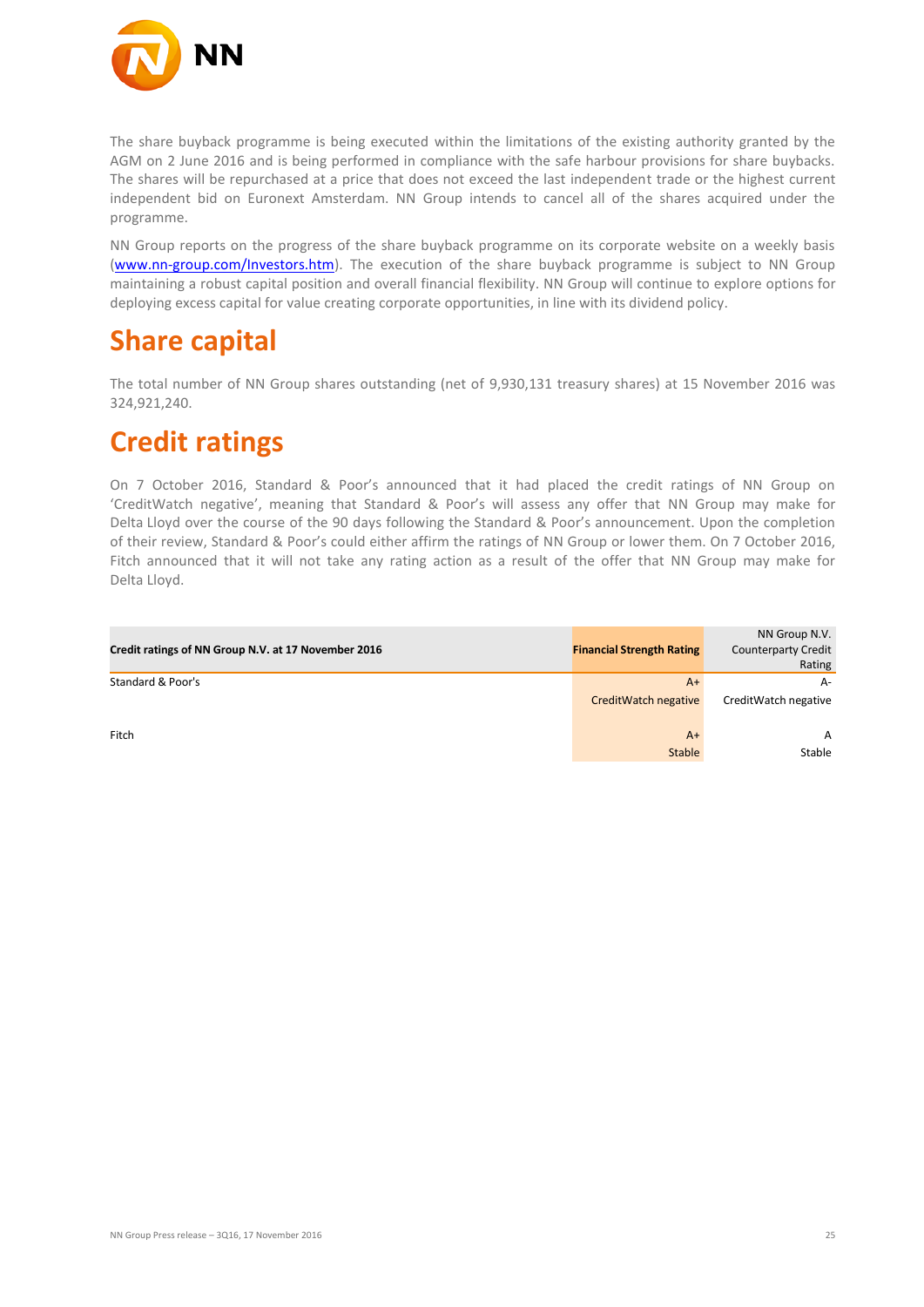

### **Footnotes reference page**

- 1) The solvency ratios are not final until filed with the regulators. The Solvency II ratio is based on the partial internal model.
- 2) Basic earnings per ordinary share is calculated as the net result, adjusted to reflect the deduction of the accrued coupon on undated subordinated notes classified in equity, divided by the weighted average number of ordinary shares outstanding (net of treasury shares).
- 3) Excluding Mandema & Partners and Zicht broker businesses.
- 4) End of period, in EUR billion.
- 5) Four-quarter rolling average.
- 6) Net operating result of the ongoing business, adjusted to reflect the deduction of the accrued coupon on undated subordinated notes classified in equity.
- 7) Net operating ROE is calculated as the (annualised) net operating result of the ongoing business, adjusted to reflect the deduction of the accrued coupon on undated subordinated notes classified in equity, divided by (average) adjusted allocated equity of ongoing business. Adjusted allocated equity is an Alternative Performance Measure. It is derived from IFRS equity by excluding revaluation reserves and undated subordinated notes classified as equity. Reference is made to the section 'Alternative Performance measures (Non-GAAP measures)' in the 30 June 2016 Condensed consolidated interim financial information.
- 8) AuM include the mortgage portfolio managed on behalf of NN Life and NN Non-life since 2Q14. The comparative figures have been restated accordingly.
- 9) Net operating ROE is calculated as the (annualised) net operating result of the segment, divided by (average) adjusted allocated equity. Adjusted allocated equity is an Alternative Performance Measure. It is derived from IFRS equity by excluding revaluation reserves and undated subordinated notes classified as equity. Reference is made to the section 'Alternative Performance measures (Non-GAAP measures)' in the 30 June 2016 Condensed consolidated interim financial information.
- 10) Including Mandema & Partners and Zicht broker businesses.
- 11) The numbers shown under AuM are client balances which exclude IFRS shareholders' equity related to the respective pension businesses and include the assets under administration.
- 12) The 'NN Bank common equity Tier 1 ratio phased in' and the 'NN Bank BIS ratio phased in' are not final until filed with the regulators.
- 13) Net operating ROE is calculated as the (annualised) net operating result of NN Bank, divided by (average) adjusted allocated equity. Adjusted allocated equity is an Alternative Performance Measure. It is derived from IFRS equity by excluding revaluation reserves and undated subordinated notes classified as equity. Reference is made to the section 'Alternative Performance measures (Non-GAAP measures)' in the 30 June 2016 Condensed consolidated interim financial information.
- 14) End of period.
- 15) Includes interest on subordinated loans provided to subsidiaries by the holding company.
- 16) Includes the change of subordinated loans provided to subsidiaries by the holding company.
- 17) Includes interest on subordinated loans and debt, holding company expenses and other cash flows.
- 18) Free cash flow to the holding company is defined as the change in cash capital position of the holding company over the period, excluding acquisitions and capital transactions with shareholders and debtholders.
- 19) Includes revaluations on debt securities, on the cash flow hedge reserve and on the reserves crediting to life policyholders.
- 20) The undated subordinated notes classified as equity are considered financial leverage in the calculation of the financial leverage ratio. The related interest is included on an accrual basis in the calculation of the fixed-cost coverage ratio.
- 21) Measures the ability of earnings before interest and tax (EBIT) of ongoing business to cover funding costs on financial leverage; calculated on a last 12-months basis.